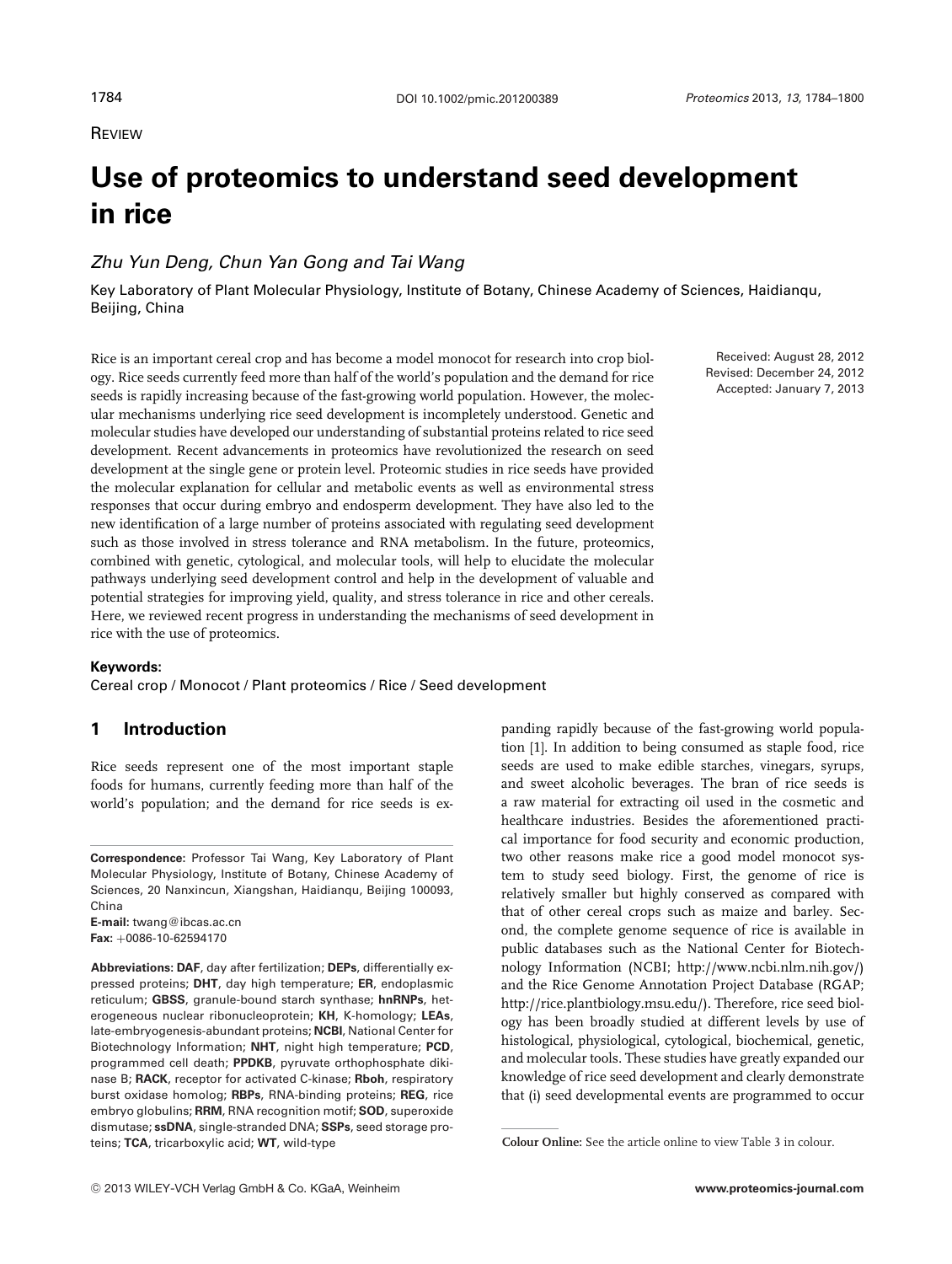as a result of expression and activation of different proteins in distinct seed compartments (i.e. embryo, endosperm, and caryopsis coat) and even within specific regions (e.g. apical meristem), at distinct developmental stages [2, 3]; and (ii) seeds regulate the expression and/or activation of specific proteins to respond efficiently to a highly dynamic environment (e.g. temperature, water, and light) during development [4]. However, the number of identified proteins active in these processes is limited, and elucidation of these regulatory networks remains a major challenge.

Proteomics has provided an efficient large-scale solution complementing traditional and genomic approaches for investigating rice seed development. Compared with traditional molecular and genetic strategies, proteomics involves global comparative studies, allowing for large-scale identification and expression analysis of proteins active in specific seed compartments or regions at certain developmental stages. This capability may make it possible for us to answer many questions that seem unsolvable at the single gene or protein level and to discover novel development-related proteins that may be undetectable by forward or reverse genetic methods (e.g. redundant or lethal proteins involved in rice seed development but without homologues in other species). As compared with genomics and transcriptomics tools such as DNA microarray, proteomics focuses directly on proteins, the final active agents in developing seeds. Although proteins are the translated products of gene transcripts and large-scale analysis of genes or transcripts is relatively easy and efficient, proteomics has irreplaceable superiority. Alternative RNA splicing and various posttranslational modifications such as phosphorylation, methylation, glycosylation, ubiquitylation, and proteolytical processing may change protein localization, activity, stability, and/or function [5], which may play important roles in seed development. Protein isoforms derived from these processes can be identified and analyzed only by proteomic methods, not genomics or transcriptomics. In addition, quantitative proteomics techniques must be used to directly measure changes in protein abundance during seed development and environmental response, because RNA levels are not always correlated with the levels of corresponding proteins. Finally, the localization of gene products, providing important clues of gene function as well as regulatory networks activated in different seed regions, can be determined only at the protein level. Characterization of proteomes expressed in specific cell types, tissues, regions, or organs of seeds (called subproteomics) is a powerful approach for understanding the molecular mechanisms underlying seed development. Due to these advantages, proteomic technologies have been increasingly used to investigate rice seeds over the past two decades. Most proteomic studies of rice seeds have aimed to provide practical or theoretical information helpful for improving the quality and yield of rice and other cereals. Proteomic studies relevant to seed development focused on the important but unanswered issues regarding embryo and endosperm development in rice: (i) metabolic and molecular events that occur at different seed developmental stages,

(ii) the effects of environmental factors on seed development and rice quality, and (iii) specific biological processes during seed development such as storage protein biosynthesis and its regulation (Table 1).

In this review, we first briefly describe the structure and development process of rice seeds, providing the anatomical and cellular basis for proteomic studies related to rice seed development. Then, we discuss recent proteomic studies that have contributed to our understanding of the mechanisms underlying seed development in rice, as well as the proteomic technologies used in these studies (Table 1).

### **2 Rice seed structure and development**

# **2.1 Seed structure**

The rice seed is strictly considered a caryopsis. It is a singleseeded fruit with the seed fused with the fruit coat. Therefore, a mature rice seed or caryopsis comprises three main structural elements: a diploid embryo, a triploid endosperm, and a maternal caryopsis coat (Fig. 1A). The embryo represents the new generation, residing at a small corner of the caryopsis. Its main portions include scutellum, coleoptile, plumule, epiblast, and radicle (Fig. 1B). The scutellum is the apical portion of the embryo, acting as a storage organ during seed development and helping to digest and transport endosperm nutrients during seed germination. The coleoptile, the radicle, and the plumule containing the shoot apical meristem and three leaf primordia, are precursor organs of rice seedlings. The coleoptile protects the plumule during germination. The plumule and the radicle eventually develop into the shoot and the seminal root, respectively. The endosperm is the major organ for storage of nutritional reserves, occupying the bulk of a mature rice seed. It consists of the central starchy endosperm filled with lifeless starchy endosperm cells, an aleurone layer surrounding the starchy endosperm, and a basal transfer layer between the embryo and the endosperm. Roughly 90% of the nutrients in the endosperm cells are starches stored in starch granules, and 5–8% of the nutrients are storage proteins held in proteoplasts (protein bodies). In contrast, the aleurone layer mainly accumulates proteins and lipids. The caryopsis coat consists of several layers of the pericarp (fruit coat), one layer of the testa (seed coat) and one layer of the nucellus, coating the seed and serving as a protection for the embryo and the endosperm.

#### **2.2 Seed development**

The rice seed initiates its development from double fertilization and matures after approximately 20 days of growth. During double fertilization in the embryo sac, one sperm nucleus fuses with the nucleus of the egg cell to produce the diploid zygote and the other sperm nucleus fuses with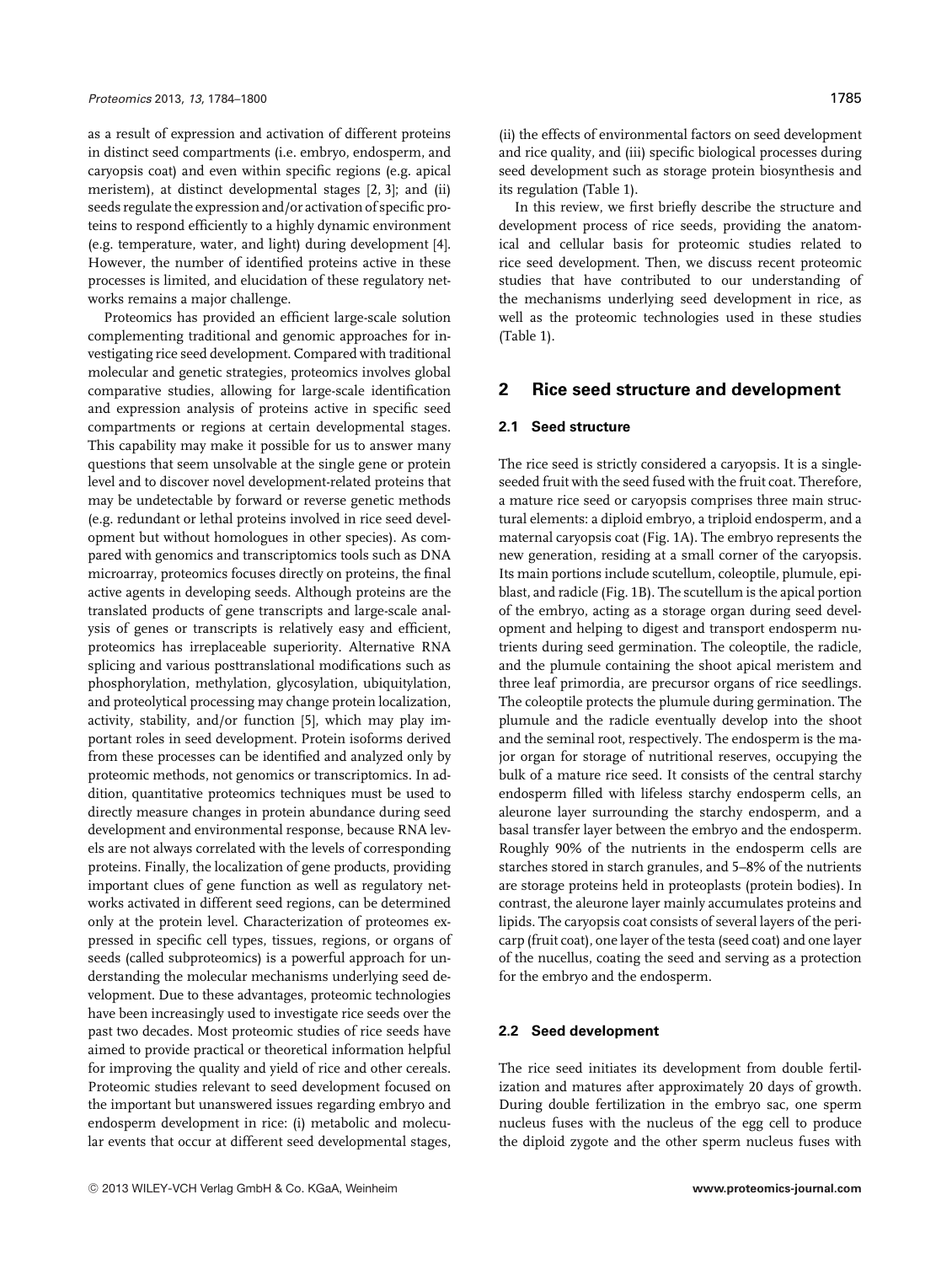|                                                                                                                                                    | Table 1. Recent proteomic studies related to rice seed development                                                       |                                                                                                                                                                          |                                                                               |                                    |                                               |                                                             |                                        |
|----------------------------------------------------------------------------------------------------------------------------------------------------|--------------------------------------------------------------------------------------------------------------------------|--------------------------------------------------------------------------------------------------------------------------------------------------------------------------|-------------------------------------------------------------------------------|------------------------------------|-----------------------------------------------|-------------------------------------------------------------|----------------------------------------|
| Focused issues                                                                                                                                     | proteomes<br>Studied                                                                                                     | Developmental<br>stages                                                                                                                                                  | Extracted protein<br>fractions                                                | Separation<br>(p/range)<br>methods | Identification<br>methods                     | unique proteins)<br>No. of identified<br>spots (identities, | 1786<br>Ref.                           |
| Whole seed development<br>Molecular, cellular,<br>and metabolic<br>events during<br>development<br>seed                                            | whole seeds during<br>Proteome changes in<br>developmental<br>the complete<br>process                                    | 2, 4, 6, 8, 10, 12, 14, 16,<br>18, and 20 DAF <sup>a)</sup>                                                                                                              | Total low salt-soluble<br>developing seeds<br>fraction from                   | 2DE (4-7)                          | MALDI-TOF                                     | 309 (345, 227)                                              | Z. Y. Deng et al.<br>[32]              |
| Endosperm development<br>Molecular, cellular,<br>and metabolic<br>events during<br>accumulation<br>starch                                          | starch accumulation<br>endosperms during<br>Proteome changes in<br>the period of rapid                                   | 12, 15, and 18 DAF <sup>a)</sup>                                                                                                                                         | Total low salt-soluble<br>fraction from<br>endosperms<br>developing           | 2D-DIGE (4-7)                      | MALDI-TOF                                     | 298 (317, 187)                                              | [16]                                   |
| Embryo development or embryogenesis<br>Molecular, cellular,<br>light-dark cycle<br>and metabolic<br>regulation by                                  | proteomes at the<br>Diurnal changes in<br>middle phase of<br>development<br>endosperm<br>endosperm                       | 10 DAF <sup>a)</sup> (0, 4, 8 HAO <sup>b)</sup><br>transition, 16 and 20<br>HAO <sup>b)</sup> at light-dark<br>at light phase, 12<br>HAO <sup>b)</sup> at dark<br>phase) | Total low salt-soluble<br>fraction from<br>endosperms<br>developing           | 2D-DIGE (4-7)                      | MALDI-TOF                                     | 81 (91, 62)                                                 | $[33]$                                 |
| metabolic events<br>embryogenesis<br>Molecular and<br>during                                                                                       | Proteomic comparison<br>among embryos at<br>well as mature and<br>different develop-<br>mental stages, as<br>dry embryos | 5, 7, 14, 21, 30 DAF <sup>a)</sup>                                                                                                                                       | developing, mature,<br>and dry embryos<br>Total urea-soluble<br>fraction from | 2DE (3-10)                         | LC/MS/MS                                      | 242 (275, 192)                                              | [28]                                   |
| Stress response and tolerance<br>metabolic events<br>embryogenesis;<br>embryogenesis<br>globulins and<br>their roles in<br>Molecular and<br>during | embryos during the<br>Proteome changes in<br>middle and late<br>developmental<br>phases                                  | 18 DAF <sup>a)</sup><br>6, 12,                                                                                                                                           | developing embryos<br>Total urea-soluble<br>fraction from                     | 2DE (3-10)                         | MALDI-TOF/TOF                                 | 53 (55, 23)                                                 | [29]                                   |
| temperature on<br>rice quality and<br>development<br>Effects of high<br>seed                                                                       | Proteome changes in<br>seed development<br>treatment during<br>seeds by high<br>temperature                              | 3, 6, 9, 12, 15, and 30<br>DAF <sup>a)</sup>                                                                                                                             | triton-soluble fraction<br>from developing<br>Total urea and<br>seeds         | 2DE (3-10)                         | LC/MS/MS                                      | 54 (54, 48)                                                 | $[26]$                                 |
| Difference in effects<br>high temperature<br>by day and night<br>development<br>during seed                                                        | seeds by day or night<br>Proteome changes in<br>seed development<br>high temperature<br>treatment during                 | 15, and 20 DAF <sup>a)</sup><br>5, 10,                                                                                                                                   | salt-soluble fraction<br>Total NP-40 and low<br>from developing<br>seeds      | 2DE (4-7)                          | MALDI-TOF/TOF;<br>LTQ-ESI-MS/MS<br>MALDI-TOF; | 61 (61, 46)                                                 | Proteomics 2013, 13, 1784-1800<br>[25] |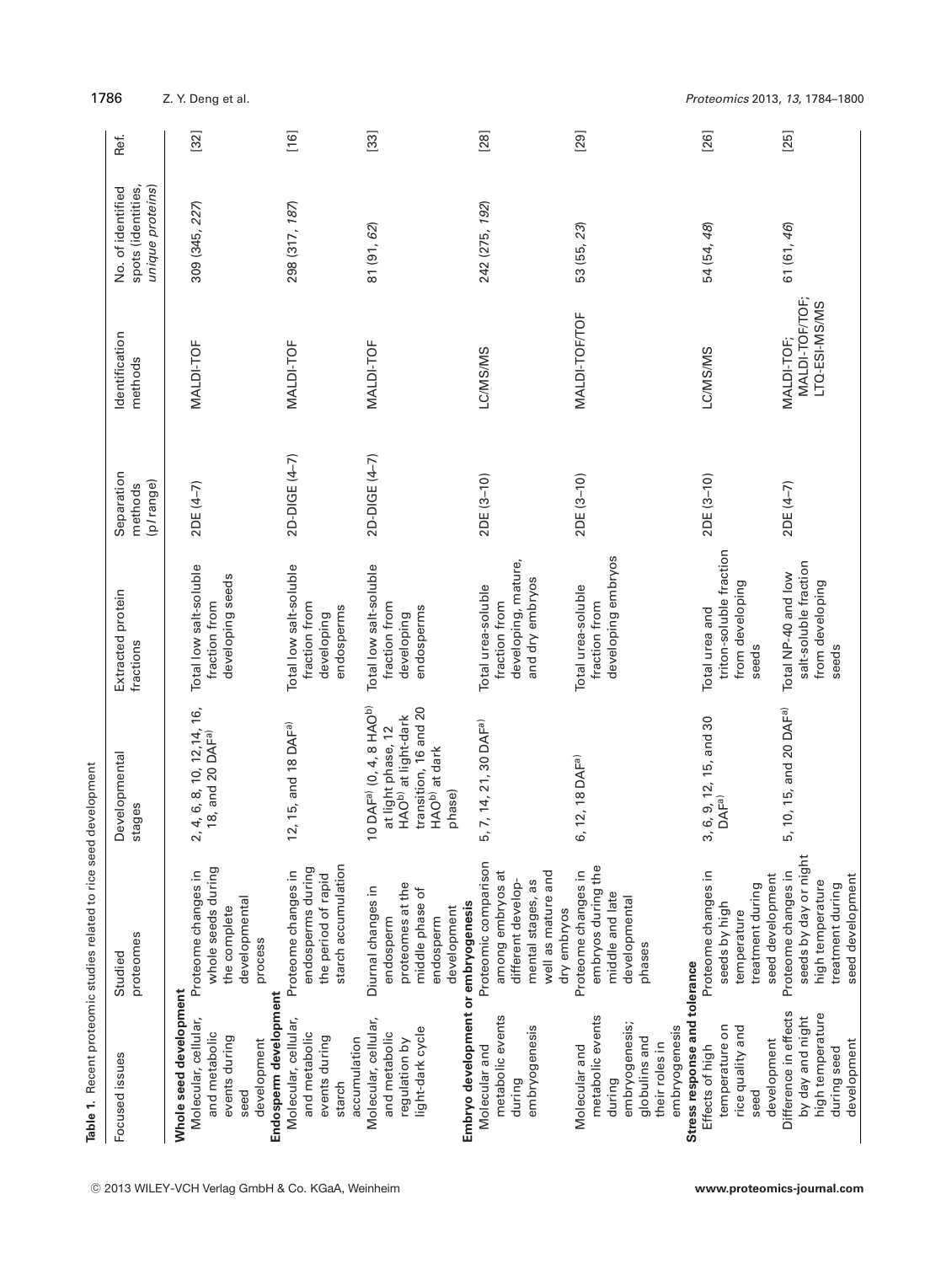| Table 1. Continued                                                                                                                             |                                                                                                                                                            |                                                    |                                                                                                                     |                                                          |                                                  |                                                                                            |          |
|------------------------------------------------------------------------------------------------------------------------------------------------|------------------------------------------------------------------------------------------------------------------------------------------------------------|----------------------------------------------------|---------------------------------------------------------------------------------------------------------------------|----------------------------------------------------------|--------------------------------------------------|--------------------------------------------------------------------------------------------|----------|
| Focused issues                                                                                                                                 | proteomes<br>Studied                                                                                                                                       | Developmental<br>stages                            | Extracted protein<br>fractions                                                                                      | Separation<br>(p/range)<br>methods                       | Identification<br>methods                        | unique proteins)<br>spots (identities,<br>No. of identified                                | Ref.     |
| abiotic stress<br>mechanisms<br>underlying<br>tolerance<br>Molecular                                                                           | Specific biological processes during seed development<br>embryo proteomes<br>stress-tolerant and<br>-sensitive rice<br>Comparison of<br>varieties<br>among | Mature stage                                       | fraction from mature<br>and dry embryos<br>Total urea-soluble                                                       | 2DE (3-11)                                               | LC-MS/MS; De<br>sequencing<br>MALDI-TOF;<br>novo | 28 (28, 22)                                                                                | [30]     |
| G protein-mediated<br>development<br>transduction<br>pathway in<br>embryo                                                                      | Proteins regulated by<br>the a subunit of a<br>heterotrimeric G<br>embryogenesis<br>protein during                                                         | 4, 21, 28, 35 DAF <sup>a)</sup><br>and germination | germinating embryos<br>developing and<br>NP-40-soluble<br>fraction from<br>Total urea and                           | 6-10); Cleveland<br>2DE (3.5-7 and<br>mapping<br>peptide | sequencing<br>Edman                              | 7(7, 3)                                                                                    | [27]     |
| involved in seed<br>Nuclear proteins<br>development                                                                                            | Nuclear subproteome<br>developmental<br>of seeds at the<br>middle<br>phase                                                                                 | DAF <sup>a</sup><br>თ                              | of developing seeds<br>fraction from nuclei<br>Phenol-extracted                                                     | 1DE; 2DE (3-11);<br>gel free                             | MALDI-TOF/TOF;<br>LC/LC-MS/MS                    | 468 (468, 468)                                                                             | [35]     |
| functions during<br>proteins serving<br>seed maturation<br>and dormancy<br>RNA-binding<br>protective                                           | in mature dry seeds<br>RNA-binding proteins                                                                                                                | Mature stage                                       | Low salt-soluble and<br>fraction from dry<br>ssDNA-binding<br>seeds                                                 | 2DE (3-10)                                               | MALDI-TOF                                        | 18(18, 9)                                                                                  | [36]     |
| development<br>implicated in<br>RNA-binding<br>proteins<br>seed                                                                                | developing seeds<br>RNA-binding<br>Cytoskeleton-<br>proteins in<br>associated                                                                              | $2-14$ DAF <sup>a)</sup>                           | cytoskeletal-enriched,<br>and ploy(U)-binding<br>developing seeds<br>Low salt-soluble,<br>fraction from             | 2DE (6-11 and<br>$3 - 10$                                | $Q - TOP$                                        | RNA-binding<br>proteins)<br>162 (148                                                       | [37]     |
| and localization<br>proteins related<br>storage protein<br>mRNA-binding<br>transportation<br>to ER during<br>synthesis<br>to mRNA<br>Prolamine | developing seeds<br>mRNA-binding<br>Cytoskeleton-<br>proteins in<br>associated<br>prolamine                                                                | $0-15$ DAF <sup>a)</sup>                           | cytoskeletal-enriched<br>developing seeds<br>zipcode-binding<br>and prolamine<br>Low salt-soluble,<br>fraction from | İDE                                                      | LC-MS/MS                                         | mRNA-binding<br>(18) or without<br>captured with<br>(132) heparin<br>proteins<br>Prolamine | [38, 39] |

a) DAF, day after fertilization; b) HAO, hours after the onset of 12-h light and 12-h dark cycle. a) DAF, day after fertilization; b) HAO, hours after the onset of 12-h light and 12-h dark cycle.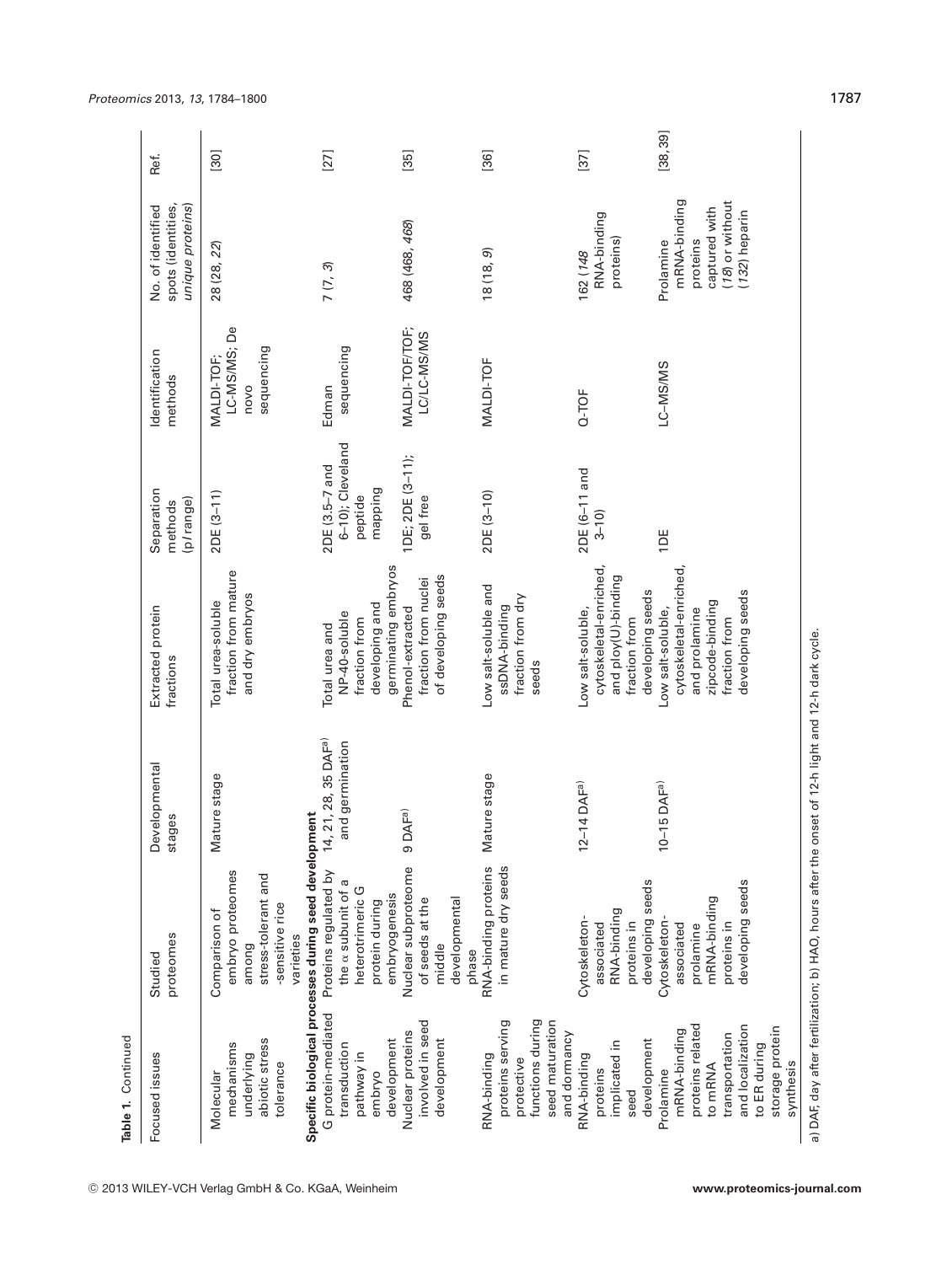

**Figure 1.** Structure of the rice seed and its embryo. (A) Morphology of a mature seed of rice. EN, endosperm; EM, embryo; scale  $bar = 1$  mm. (B) Longitudinal section of the rice embryo. SC, scutellum; CO, coleoptile; PL, plumule; EP, epiblast; and RA, radicle; scale  $bar = 1$  mm. Adapted from [32].

the two polar nuclei of the central cell to create the triploid primary endosperm nucleus. Afterwards, the zygote and the primary endosperm nucleus develop relatively independently to become the embryo and the endosperm, respectively. Coincidently, the maternal ovary undergoes concordant growth and changes to fit the expanding embryo and endosperm. Finally, the ovary wall and the ovule integument form the caryopsis coat. Here, we concisely describe, respectively, the processes of embryo (Table 2) and endosperm (Table 3) development. Detailed processes of embryo and endosperm development have been documented in previous reviews [2, 6].

#### **2.2.1 Embryo development**

The zygote begins its first cell division at about 10 h after double fertilization [7] and continues to undergo rapid cell division in an unfixed direction, thus resulting in a 25-celled early globular embryo at 1 day after fertilization (DAF) [2]. The cell division rate decreases after the 25-celled stage, and the middle globular embryo reaches 150 cells at 2 DAF [2]. Accompanied by cell division, early embryonic events that include determination of organ differentiation, establishment of organ position, and control of embryo size occur before morphogenetic changes are visible [8]. In the late globular stage, at 3 DAF, besides increasing cell number from 150 to 800 cells, the embryo starts organ differentiation and forms the dorsal-ventral axis, making the embryo an oblong shape [2]. At early 4 DAF, the first organogenetic events take place when the coleoptile develops from the ventral surface of the embryo and the scutellum is distinguishable by cells with vacuolated cytoplasm [3, 9]. At late 4 DAF, differentiating shoot apical meristem and radical are morphologically recognized below the coleoptile [9]. At 5 DAF, the size of the scutellum increases obviously and the first leaf primordium emerges [2]. Then the second and third leaf primordia become visible at 7 and 8 DAF, respectively. At the same time, the epiblast stretches out and enlarges [2]. At 10 DAF, morphological differentiation of embryonic organs is accomplished, but volume augmentation of these organs is remarkable [2]. After 10 DAF, the embryo increases its size slightly and undergoes rapid maturation [2]. Eventually, the embryo completes the development process and becomes dormant after 20 DAF [2].

#### **2.2.2 Endosperm development**

The endosperm grows at a relatively rapid rate as compared with the embryo. The primary endosperm nucleus starts its first division of nucleus immediately after double fertilization without halting, and keeps on dividing nuclei in the absence of cell-wall formation at a rate faster than the division of the zygote, thus leading to formation of free nuclei with dense cytoplasm [7]. These free nuclei distribute to the periphery of the embryo sac cavity and establish a multinucleate layer at 2 DAF [7]. Accompanied by the division of endosperm nuclei, nuclear DNA content is increased from 3 to 6–12 C by endoreduplication [10]. At 3 DAF, the endosperm begins to cellularize, and cell walls form initially in the region near to the developing embryo and then extend to the entire endosperm layer [7]. Simultaneously, all of the cells undergo an inward division, thus generating an endosperm with two cell layers [7]. Afterwards, the endosperm divides rapidly to significantly increase the number of cell layers and cell numbers of each layer until peak number of cells is achieved at 7 DAF [11]. In addition to cell division, many important developmental events occur during this period. The embryo sac cavity is stuffed with endosperm cells at 4 DAF [11]. DNA endoreduplication continues in the dividing endosperm cells, thus leading to increased nuclear DNA content to 12–24 C at 6 DAF [10]. Endosperm cells begin to accumulate starch and starch granules become visible in endosperm cells at 4 DAF [11]. The outermost endosperm cells differentiate into aleurone cells at 5 DAF. Cell divisions, accompanied by differentiation, leads to the formation of the aleurone layer at 7 DAF [12]. Through increasing cell number, the endosperm grows to its full length at 7 DAF. However, after the cell division stage, further growth of the endosperm continues by enlargement of individual cells. Finally, the endosperm reaches its full width and thickness at 12 and 15 DAF, respectively [13]. Along with cell enlargement, the endosperm continues to deposit starches mainly in endosperm cells and proteins and lipids mainly in aleurone cells. The size of starch granules in endosperm cells increases and reaches the maximum at 15 DAF [14, 15]. Endosperm cells keep on endoreduplicating nuclear DNA, and the DNA content peaks (30 C) at 16 DAF [10]. Ultimately, mature endosperm cells undergo programmed cell death (PCD) at 12–20 DAF [16], leaving only the aleurone layer alive at seed maturity.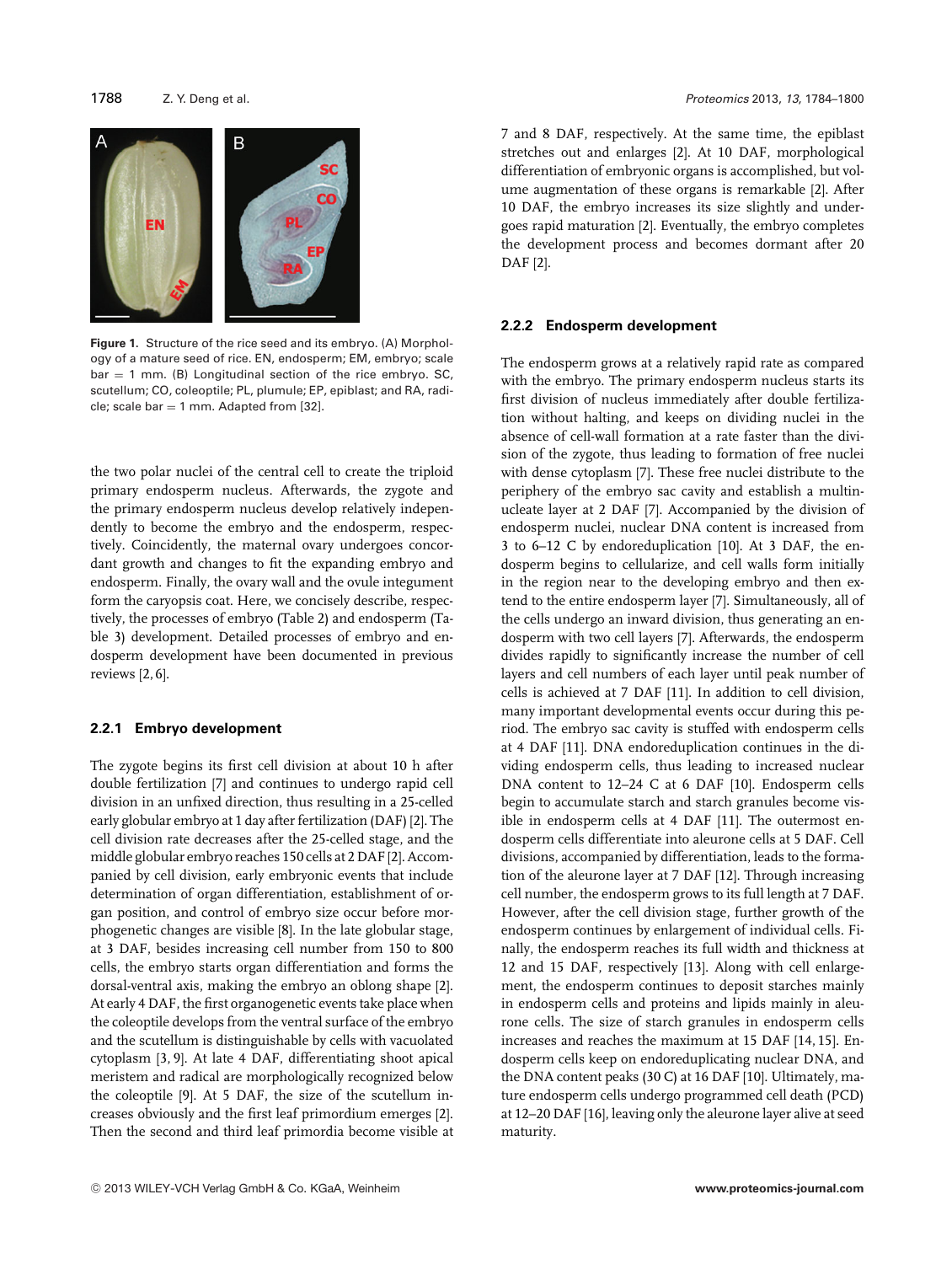|                 | Table 2. Embryo development        |                                                                              |                                                                              |                                                                                   |                                                                                        |
|-----------------|------------------------------------|------------------------------------------------------------------------------|------------------------------------------------------------------------------|-----------------------------------------------------------------------------------|----------------------------------------------------------------------------------------|
| DAF             | Embryo developmental               |                                                                              | $2, 3, 7-9, 32$<br>Embryo developmental events [                             |                                                                                   | Proteomics events [28,                                                                 |
|                 | stages                             | size<br>Shape and                                                            | Cell division                                                                | Differentiation                                                                   | 29]                                                                                    |
| $\circ$         | Double fertilization               |                                                                              | Zygote formation                                                             |                                                                                   |                                                                                        |
|                 | Globular stage                     |                                                                              |                                                                              |                                                                                   |                                                                                        |
|                 | Early                              | hape<br>Spherical sl                                                         | Increase in cell number from 1 to 25 by rapid<br>cell division               | Determination of organ differentiation;<br>establishment of organ position;       |                                                                                        |
| 2               | Middle                             | Spherical shape; 50-55 µm in<br>length                                       | Increase in cell number from 25 to 150 by<br>relatively slower cell division | control of embryo size                                                            |                                                                                        |
| 3               | Late                               | Oblong shape; 100-110 µm in<br>length                                        | Increase in cell number from 150 to 800                                      | Formation of dorsal-ventral axis; start of<br>organ differentiation               |                                                                                        |
| 4               | Organ Differentiation              |                                                                              |                                                                              |                                                                                   |                                                                                        |
|                 | Apical meristem<br>differentiation | $200-300$ $\mu$ m in length                                                  | Continue to increase cell number                                             | Differentiation of coleoptile, shoot<br>apical meristem, radical and<br>scutellum |                                                                                        |
| 5               | Leaf primordium<br>differentiation | scutellum; 400-500 µm in<br>Rapid enlargement of<br>length                   |                                                                              | First leaf primordium formation                                                   | proteins involved in<br>Higher expression of<br>cell growth and                        |
| 6               |                                    | scutellum; 0.8-1.1 mm in<br>Rapid enlargement of<br>length                   |                                                                              |                                                                                   | (glycolysis and TCA<br>carbon metabolism<br>division, central                          |
| 7               |                                    | Enlargement of epiblast; 1.3-<br>1.5 mm in length                            |                                                                              | Second leaf primordium formation;<br>protrusion of epiblast                       | cycle) and protein<br>turnover (protein                                                |
| $\infty$        |                                    |                                                                              |                                                                              | Third leaf primordium formation                                                   | synthesis, amino acid<br>metabolism and<br>proteolysis).                               |
| $\circ$         | Organ enlargement                  | differentiated organs; 1.5-<br>Column augmentation of<br>$1.6 \text{ mm in}$ |                                                                              |                                                                                   |                                                                                        |
| $\overline{10}$ |                                    | ı length                                                                     |                                                                              | differentiation in embryonic organs<br>Accomplishment of morphological            |                                                                                        |
| $11 - 20$       | Maturation                         | Slight enlargement in embryo<br>size                                         |                                                                              | Rapid maturation                                                                  | Higher expression of<br>proteins related to                                            |
| $\overline{c}$  | Dormancy and desiccation           | Roughly 1.4 mm in length                                                     |                                                                              |                                                                                   | metabolism and stress<br>protein folding/<br>modification,<br>lipid/sterol<br>defense. |
|                 | DAF, day after fertilization.      |                                                                              |                                                                              |                                                                                   |                                                                                        |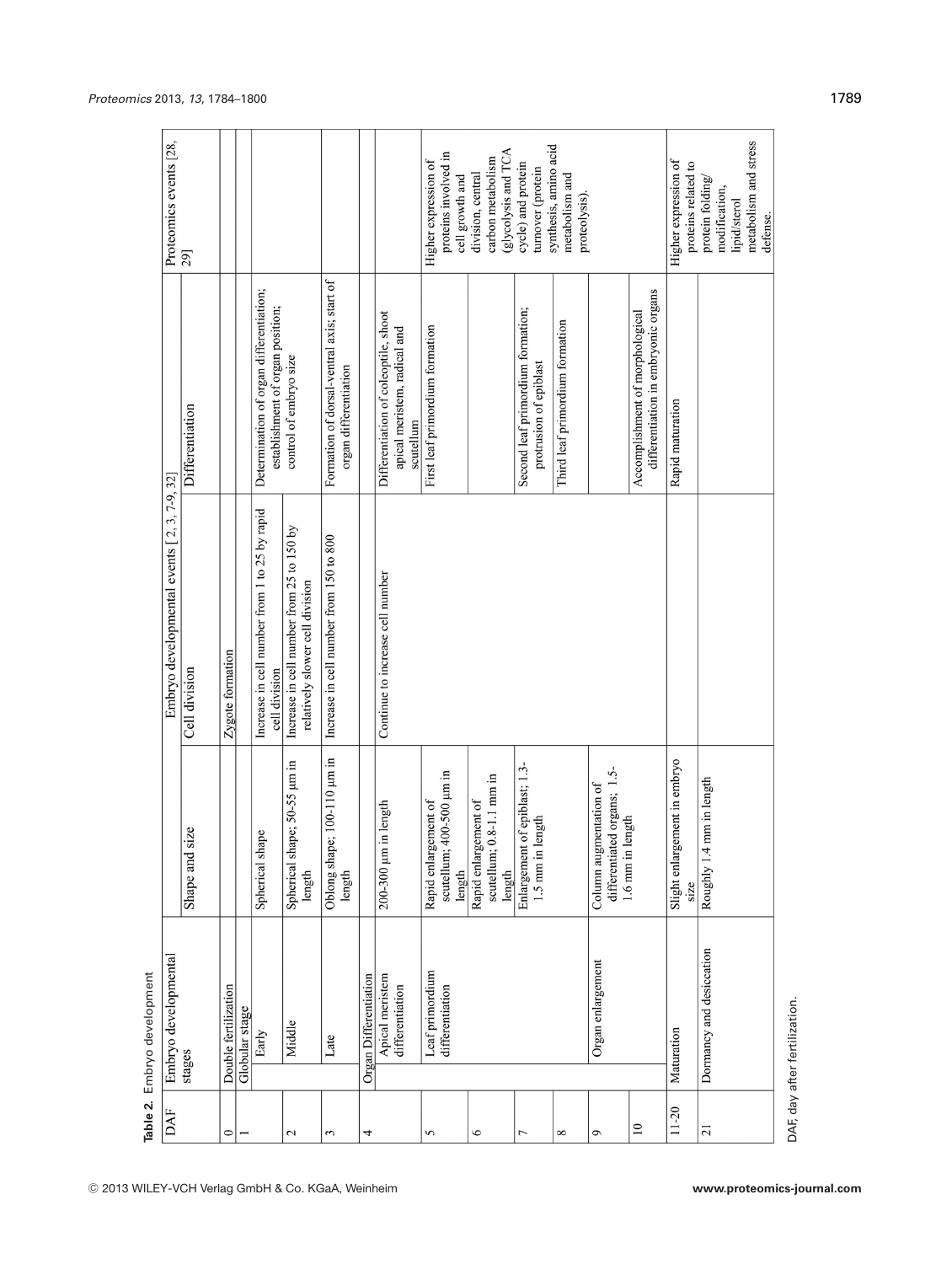| Table 3.  |                        |                                    | Endosperm development               |                                                   |                                                         |                                                                              |                                                              |                                                                    |                                                                       |                                                                                        |
|-----------|------------------------|------------------------------------|-------------------------------------|---------------------------------------------------|---------------------------------------------------------|------------------------------------------------------------------------------|--------------------------------------------------------------|--------------------------------------------------------------------|-----------------------------------------------------------------------|----------------------------------------------------------------------------------------|
|           |                        |                                    | Endosperm developmental             |                                                   |                                                         |                                                                              | Endosperm developmental events [6, 7, 11-16, 24, 32, 60, 61] |                                                                    |                                                                       | Proteomics events [16,                                                                 |
| DAF       |                        |                                    | stages                              |                                                   | Endosperm<br>Size                                       | Mitosis                                                                      | Endoreduplication                                            | Differentiation                                                    | <b>Storage Compounds</b><br>Accumulation of                           | 32]                                                                                    |
| $\circ$   | E                      |                                    |                                     |                                                   |                                                         | endosperm nucleus<br>Formation of primary                                    | Nuclear DNA content is 3C                                    |                                                                    |                                                                       |                                                                                        |
|           |                        |                                    |                                     |                                                   |                                                         |                                                                              |                                                              |                                                                    |                                                                       |                                                                                        |
| 2         | Syncytium<br>formation | Nuclear<br>division                |                                     |                                                   |                                                         | Multinucleate layer<br>formation                                             | Increase in nuclear DNA<br>content to 6-12 C                 |                                                                    |                                                                       | Maximal accumulation of<br>proteins mediating cell<br>growth, division and             |
| 3         | Cellularization        |                                    |                                     |                                                   |                                                         | Cell wall formation in the<br>onset of cell division<br>multinucleate layer; |                                                              |                                                                    |                                                                       | morphogenesis and<br>signal transduction.<br>Higher expression of                      |
| 4         |                        |                                    |                                     |                                                   |                                                         | Entire embryo sac cavity is<br>filled with endosperm<br>cells                |                                                              |                                                                    | Start rapid accumulation of<br>starch; starch granules<br>are visible | metabolism (glycolysis<br>proteins involved in<br>and TCA cycle) and<br>central carbon |
| 5         |                        | Endoreduplication<br>Cell division |                                     | Storage phase (accumulation of storage compounds) |                                                         |                                                                              |                                                              | cells differentiate<br>Outmost endosperm<br>into aleurone<br>cells | Storage proteins begin to<br>synthesize                               | amino acid metabolism<br>(protein synthesis,<br>and proteolysis).<br>protein turnover  |
| 6         |                        |                                    |                                     |                                                   |                                                         |                                                                              | Increase in nuclear DNA<br>content to $12-24$ C              |                                                                    | Beginning of proteoplast<br>deposition                                | Lower expression of<br>proteins related to                                             |
| 7         |                        |                                    | Differentiation<br>Cell enlargement |                                                   | Full length                                             | Reach the maximum cell<br>number                                             |                                                              | aleurone layer<br>Formation of                                     |                                                                       | alcoholic fermentation.<br>starch synthesis and                                        |
| $8-11$    |                        |                                    |                                     |                                                   |                                                         |                                                                              |                                                              |                                                                    |                                                                       | of proteins involved in<br>Up-regulated expression                                     |
| 12        |                        |                                    |                                     |                                                   | Full width                                              |                                                                              |                                                              |                                                                    |                                                                       | alcoholic fermentation.<br>starch synthesis and                                        |
| $13 - 14$ |                        |                                    |                                     |                                                   |                                                         |                                                                              |                                                              |                                                                    |                                                                       | Continued up-regulation<br>of proteins associated                                      |
| 15        | Programmed cell death  |                                    |                                     |                                                   | thickness<br>Full                                       |                                                                              |                                                              | morphological<br>differentiation<br>Completion of                  | Starch granules reach the<br>maximum size                             | with starch synthesis<br>and alcoholic<br>fermentation.                                |
| 16        |                        |                                    |                                     |                                                   |                                                         |                                                                              | Nuclear DNA content reach<br>the highest value (30 C)        |                                                                    |                                                                       | Dynamic changes in the<br>expression of proteins                                       |
| $17 - 20$ |                        |                                    |                                     |                                                   |                                                         |                                                                              |                                                              |                                                                    |                                                                       | involved in ROS-<br>mediated PCD.                                                      |
| $21 -$    |                        |                                    | Dormancy and desiccation            |                                                   |                                                         |                                                                              |                                                              |                                                                    |                                                                       |                                                                                        |
|           |                        |                                    |                                     |                                                   | DAF, day after fertilization; DF, double fertilization. |                                                                              |                                                              |                                                                    |                                                                       |                                                                                        |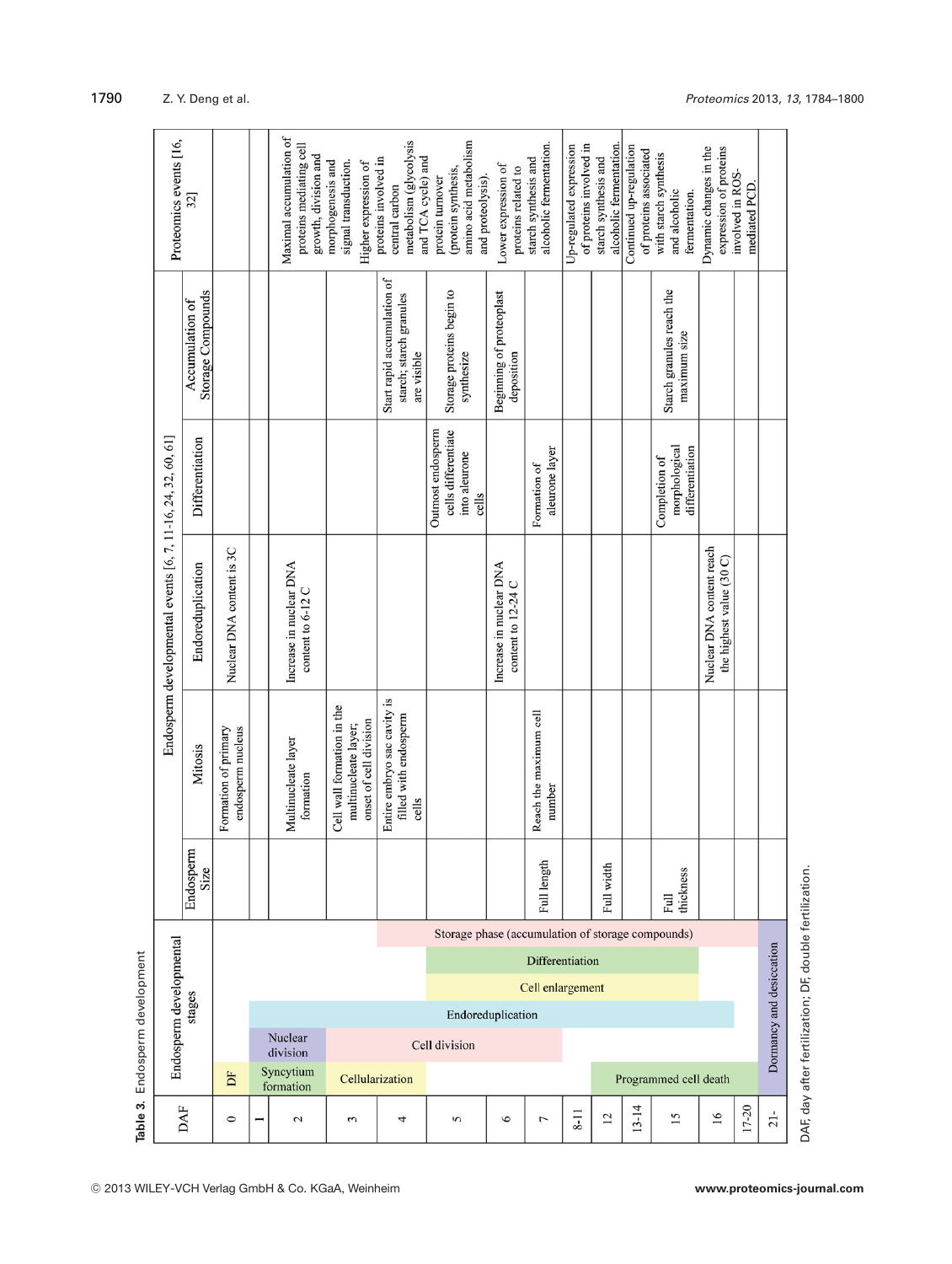## **3 Proteomic techniques used in the study of seed development in rice**

Over the past 20 years, proteomics has become a major tool for surveying protein profiles in rice seed development, providing useful information at the proteomic level. Proteomic researches into rice seed development employed the same experimental workflow and the same proteomic techniques as other proteomic studies in plants, especially rice, which have been well documented and discussed [17–20]. However, multiple technique improvements, such as extraction and purification methods for obtaining low-abundance seed proteins, have been made in the proteomic studies related to rice seeds, which have progressed seed proteomics and led to a deeper understanding of seed development in rice. Here, we describe the extraction, separation, and identification approaches used in the proteomic studies reviewed here and highlight their technical progresses and improvements.

### **3.1 Extraction of rice seed proteins with or without seed storage proteins**

Mature rice seeds have a total protein content ranging from 5 to 12% [21, 22], most of which is contributed by seed storage proteins (SSPs), including glutelins, albumins, globulins, and prolamines. The predominant SSPs of rice seeds are glutelins, which constitute 80% or more of the total seed proteins. The remaining three types of SSPs, respectively, account for 1–5% (albumins), 4–15% (globulins), and 2–8% (prolamines) of the total seed proteins [23]. During seed development, SSPs are first synthesized as precursor proteins, then processed and finally deposited in protein bodies in rice seeds [24]. Therefore, SSPs are highly abundant in both developing and mature seeds.

Most studies of rice seeds used total proteins, including SSPs, as samples for proteomic analysis. Total proteins were first extracted from whole seeds [25, 26], endosperms [27], or embryos [27–30] by use of strong denaturing solutions containing 8 M urea and/or detergents and then subjected to 2DE directly or after further extraction and concentration by the trichloroacetic acid/acetone method. In addition, several other studies extracted only soluble proteins to eliminate the impacts of SSPs on further analysis. These studies used low-ionic-strength and neutral pH buffers for protein isolation, which minimized the extraction of SSPs because only albumins are water soluble, whereas glutelins, globulins, and prolamines are soluble in alkali or acid, salt, and aqueous alcohol solution, respectively. For example, through grinding materials in a simple extraction buffer with 20 mM Tris-HCl (pH 8.0), 20 mM NaCl, and 1 mM EDTA, followed by trichloroacetic acid/acetone precipitation, our laboratory has extracted low salt-soluble total proteins with a few SSPs from mature [31] and developing [32] rice seeds and developing rice endosperms [16, 33].

For subproteomic analysis of rice seeds, the highly abundant SSPs substantially mask low-abundance seed proteins, thus affecting the effectiveness of proteomic studies with shotgun or 2DE gel-based approaches [34]. Therefore, selective removal of SSPs from seed protein extracts is a key step in sample preparation. However, SSPs cannot be completely removed by differential fractionation because protein bodies (in which SSPs are stored) and various SSP precursor-containing organelles (e.g. vesicles, Golgi apparatus, and ER) have different sedimentation coefficients [35]. SSPs may be isolated or removed in light of their physical and chemical properties. For example, acid or alkali treatment can eliminate most glutelins from seed proteins. However, these methods have not been commonly used in rice seed proteomics. In a rice nuclear subproteome study, Peng et al. first eliminated starch granules and parts of SSPs sticking on starch granules by cotton filtration after isolating nuclei from developing rice seeds at 9 DAF, then removed the major remaining SSPs (i.e. 38 and 55 kD glutelin) by directly cutting out the two protein bands after 1DE separation of the extracted proteins from the isolated nuclei [35]. The resulting 1DE gels had a relatively large proportion of nuclear proteins and were ground into powder and extracted with phenol to restore nuclear proteins [35]. Using this two-step removal method, the authors obtained about tenfold more proteins than in total protein extracts of rice seeds. More importantly, the obtained proteins included many low-abundance transcriptional factors [35]. Affinity chromatography is another powerful method for removing SSPs and enriching low-abundance seed proteins. Motoki and associates fractionated RNA-binding proteins (RBPs) from mature dry rice seeds by single-stranded DNA (ssDNA) affinity column chromatography [36]. This one-step affinity purification removed all SSPs detected in the total protein extracts [36]. Okita's group applied poly(U) sepharose affinity columns and streptavidin magnetic beads bound with biotinylated prolamine mRNAs to isolate general and prolamine RBPs, respectively, from cytoskeletonenriched proteins of developing rice seeds [37,38]. To identify general cytosolic RBPs, the authors used differential centrifugation and sucrose gradients to remove chromatin and nuclei and enrich cytoskeleton-associated fractions, then poly(U) sepharose affinity purification to obtain the cytoskeleton and poly(U)-binding fractions [37]. The resulting proteins were separated by 2DE with both pH 6–11 and pH 3–10 nonlinear immobilized pH gradient strips [37]. After MS and peptide analysis, 124 proteins with basic net charges and 38 proteins with acidic isoelectric points were identified from the pH 6–11 and pH 3–10 2DE gels, respectively [37]. Besides 21 SSPs among the 162 identified proteins, 148 cytoplasmic localized, cytoskeleton, and nucleic acid-binding proteins were obtained ultimately [37]. To capture prolamine RBPs, the enriched cytoskeleton-associated fractions were incubated with streptavidin magnetic beads bound with the biotinylated RNA oligos containing the prolamine 5'CDS zipcode sequence [38]. This capture method led to the isolation of 138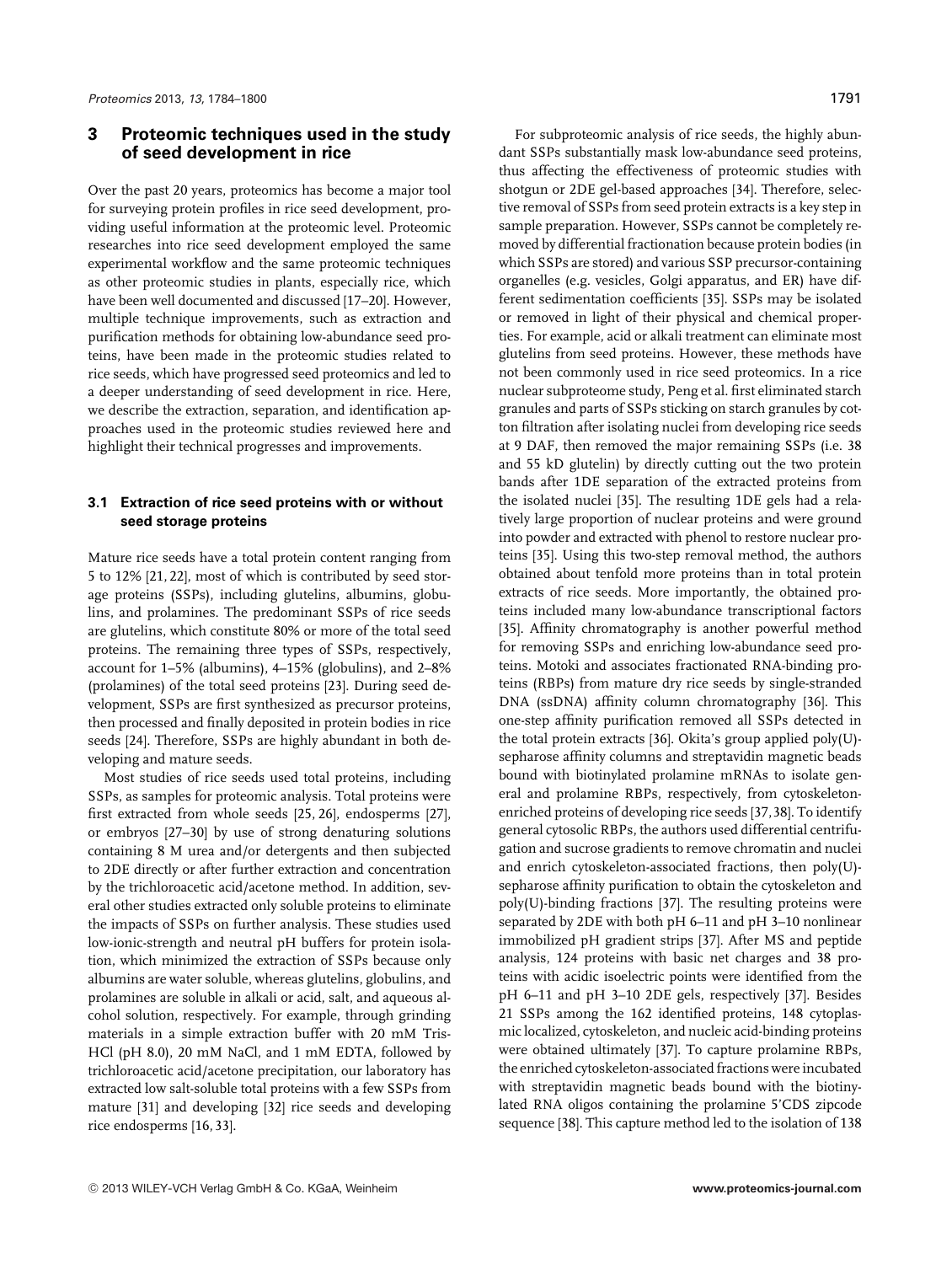cytoplasmic localized, cytoskeleton, and prolamine mRNAbinding proteins [39].

## **3.2 Separation and identification of rice seed proteins**

The frequently used separation and identification technologies are widely applied in rice seed proteomic studies. Almost all of the studies we review involved gel-based approaches, most combining 2DE separation and MS identification. Until now, gel-free-based quantitative approaches have been rarely used to analyze rice seed protein extracts.

In an early study comparing seed proteomes between wildtype (WT) rice and the *dwarf1* mutant, total embryo, and endosperm proteins extracted from developing embryos and endosperms, respectively, were separated on 2DE gels and electroblotted onto PVDF membranes, then identified by Edman sequencing on a gas-phase protein sequencer [27]. Because Edman sequencing is slow and requires large amounts of samples, the identification technique for protein spots excised from 2DE gels has currently switched to MS. Developing rice seed proteins [32], endosperm proteins [40], embryo proteins [29,40,41], and mature seed RBPs [36] have been successfully identified by MALDI-TOF-MS. Quadrupole-TOF-MS (Q-TOF-MS) is also used in 2DE-based approaches; e.g. developing rice seed RBPs from silver-stained gels were identified by Q-TOF-MS [37].

In addition to the improvement in identification, a more sensitive separation method with high reproducibility and low demand for sample amounts, namely 2D-DIGE, has been recently used to investigate endosperm proteomes during starch accumulation [16] and its day-night cycle [33]. Although 1DE has a lower resolution than 2DE, it is quick, simple, and easy to perform, providing a useful complement in some proteomic studies. For RBP isolation, cytoskeleton-associated prolamine mRNA-binding proteins were separated from developing rice seeds by 1DE before LC-MS/MS identification [38]. In analyzing rice nuclear proteomes, 1DE was used to separate storage proteins from seed nuclear proteins. Storage protein bands were then excised from the 1DE gel and the remaining proteins were recovered for gel-free LC/LC-MS/MS by the shotgun method [35].

# **4 Advances and challenges in proteomic analysis of rice seed development**

## **4.1 Proteomic studies of different seed developmental stages**

The development of rice seeds is a highly coordinated process that relies on different sets of proteins expressed at the right time. Proteomics has offered powerful approaches for establishing a global view of protein expression at different seed developmental stages, helping to elucidate the control and coordination mechanism underlying seed development. Through 2DE or 2D-DIGE combined with MS, several studies have compared the proteomes of rice embryos [28, 29], endosperms [16, 33], or whole seeds [32] at different developmental stages, especially during the accumulation of reserves, which have largely broadened our understanding of the molecular regulation and metabolic networks during seed development.

Owning to the importance of reserve accumulation for both seed development and yield improvement in rice, our laboratory has performed several proteomic investigations to elucidate the molecular and metabolic mechanisms related to this process. First, we utilized 2DE and MS to analyze the differences in whole seed proteomes among eight developmental stages covering the full period of reserve accumulation, which led to the identification of 345 differentially expressed proteins (DEPs) [32]. The 345 DEPs were classified into nine functional categories, including metabolism (45%), protein synthesis/destination (20%), defense response, and cell growth/division. The metabolism category was further divided into 11 subcategories containing glycolysis, alcoholic fermentation, tricarboxylic acid (TCA) cycle, starch synthesis, amino acid metabolism, etc. Using our newly established method, called the digital expression profile analysis, we revealed that the accumulation of proteins in different categories or subcategories is associated with the cellular, molecular, and metabolic events that occur in a timely and orderly manner during seed development. From 2 to 8 DAF, proteins mediating cell growth, division, and morphogenesis, such as cytoskeleton proteins (tubulin, actin) and their associated proteins (actin-binding protein profilin), showed maximal accumulation, which supports the rapid increase in seed size at the early developmental phase. Meanwhile, at this phase, proteins related to central carbon metabolism (glycolysis and TCA cycle) showed high expression and those related to alcoholic fermentation showed low expression. In addition, the high expression of proteins involved in protein synthesis, amino acid metabolism, and proteolysis, such as ubiquitin/26S proteasome components, indicates an active turnover of proteins during the early developmental stages. At 8–12 DAF, when the growth rate of developing seeds slowed, the expression of proteins related to growth was decreased, with an increase in expression of starch synthesisrelated proteins, which demonstrates a transition from cell growth to reserve accumulation from this stage. Proteins implicated in central carbon metabolism were downregulated, whereas those involved in alcoholic fermentation became upregulated from this stage and remained upregulated until seeds matured. At 12–20 DAF, accompanied by the fast deposition of storage compounds, a large number of starch synthesis-related proteins were upregulated; protein folding and modification-related proteins showed a similar tendency, which indicates the importance of protein folding and modification in the accumulation of starch and storage proteins. This proteomic study indicates that the switch from central carbon metabolism to alcoholic fermentation is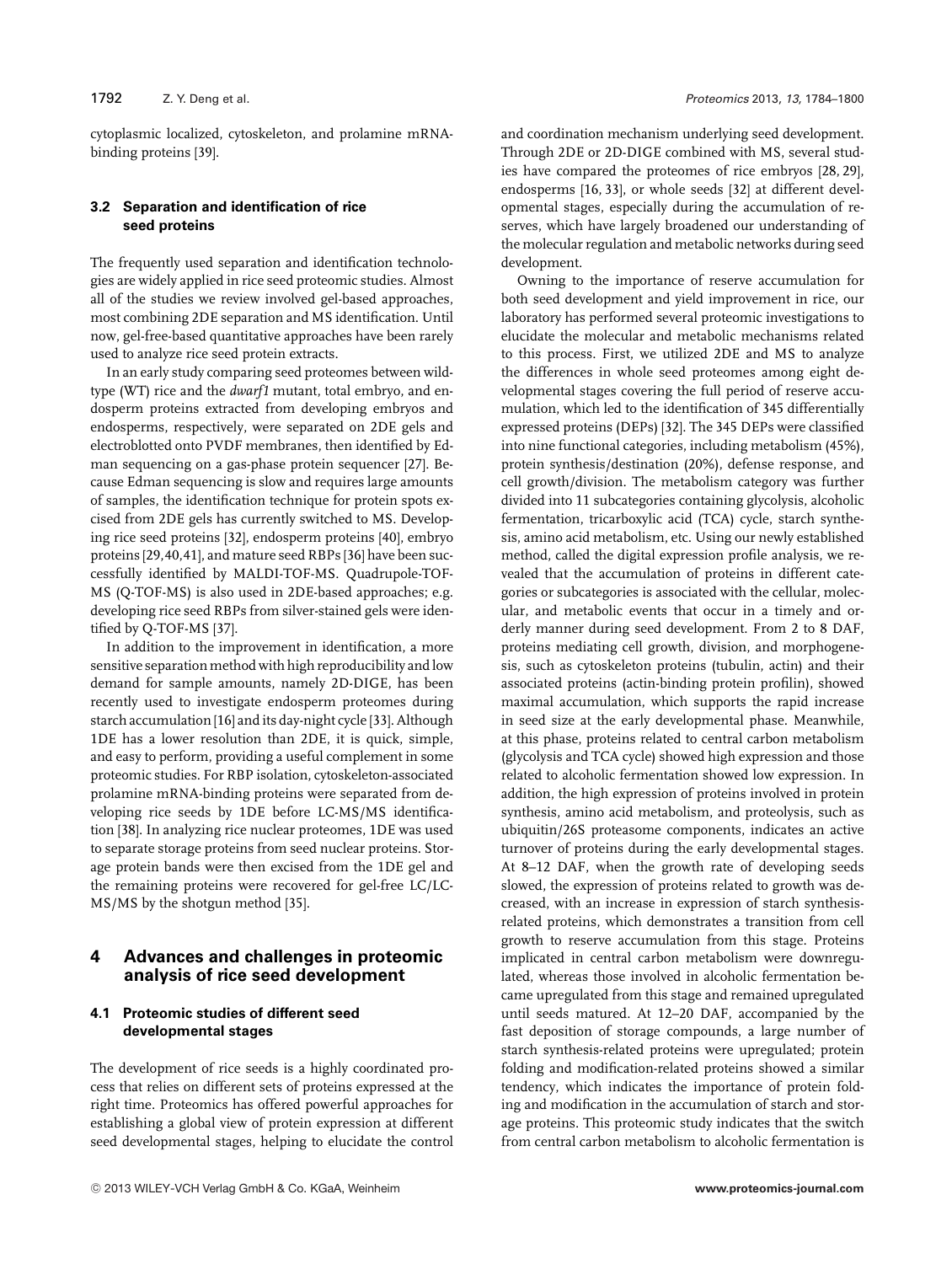essential for starch synthesis and accumulation during seed development.

Based on the observations that starch accumulation mainly occurs in the endosperm between 12 and 18 DAF and most starch synthesis-related proteins are upregulated also in this period [32], we further examined the cytological, physiological, and proteomic alterations of developing endosperm at 12, 15, and 18 DAF by combining biochemical and cytological detection with 2D-DIGE analysis, the improved 2DE technology allowing for better quantitative comparison between samples [16]. The biochemical and cytological detection showed that rice endosperm completed the deposition of starch molecules and the formation of organized starch granules in the central part at 15 DAF and in nearly the entire portion except the outmost part at 18 DAF. Accompanied by starch accumulation, reactive oxygen species (ROS), represented by hydrogen peroxide, started to appear in the innermost part of the endosperm at 12 DAF, disappeared from the central part but burst into the remaining parts at 15 DAF, and were present only in the outermost part at 18 DAF. Lifeless endosperm cells were present in the part where starch granule packaging was accomplished and hydrogen peroxide had disappeared. These observations demonstrate the emergence of hydrogen peroxide, the completion of starch accumulation and PCD occur successively in the same endosperm region; whereas all of the three developmental events initiate from the inner endosperm cells, then expand toward the periphery endosperm cells. ROS including hydrogen peroxide are mainly formed as byproducts of the activity of oxidases such as respiratory burst oxidase homolog (Rboh). After ROS are produced, their levels are adjusted by ROS-scavenging enzymes and the remaining ROS act as key signaling molecules inducing redox-dependent regulation of diverse molecular or metabolic processes during plant development [42]. Realtime RT-PCR analysis revealed two rice *Rboh* genes, *OsRbohB* and *OsRbohH*, showed the highest transcriptional level at 15 DAF, and another *Rboh* gene, *OsRbohD*, was greatly upregulated at 15 DAF, with the peak level at 18 DAF. Thus, upregulation of ROS-producing enzymes is chronologically consistent with the burst of hydrogen peroxide. Proteomic analysis detected 317 DEPs among the three developmental stages, which included 22 ROS-scavenging proteins showing diverse expression regulation. Among them, thioredoxin (one of the most important oxidoreductases in redox regulation), GSH peroxidase (a key ROS scavenger), phospholipid hydroperoxide glutathione peroxidases, and trypanothionedependent peroxidases showed the highest expression levels at 15 DAF. Mondehydroascorbate reductase showed the lowest level at 15 DAF. Four isoforms of superoxide dismutase and peroxiredoxin showed peak expression at 18 DAF. Four isoforms of ascorbate peroxidase were downregulated from 12 to 18 DAF, and four of the five identified glyoxalase I isoforms showed opposite expression patterns. In addition, two-thirds of the 317 DEPs are potential targets of thioredoxin, 70% of which function in metabolism (glycolysis, TCA cycle, alcoholic fermentation, starch metabolism,

and amino acid metabolism), protein synthesis/destination (protein synthesis and protein folding), cell structure, and cell growth/division. Taken together, this research reveals that the ROS-induced redox-mediated pathway is activated in rice endosperms, playing essential roles in the regulation and coordination of starch accumulation and PCD during seed development.

The previous two studies have shown the proteome changes during different developmental days; however, whether and how the developing rice endosperm regulates its proteome to response to the light-dark rhythm in the same day is still unclear. Therefore, we further compared the proteomes of 10-day-old endosperms at the light phase, the light-dark transition phase, and the dark phase by use of 2D-DIGE and MS, leading to identification of 91 proteins with significant changes in expression [33]. The 91 DEPs showed different light-dark regulation patterns; however, proteins belonging to a certain functional category or subcategory displayed similar diurnally changed expression patterns. Enzyme proteins participating in the conversion of leaf-importing sucroses to endosperm starches, such as UDP-Glc pyrophosphorylase, pullulanase, and ADP-glucose pyrophosphorylase large chain 2 (a subunit of the first key regulatory enzyme in the starch biosynthetic pathway), were downregulated in the light cycle but upregulated in the dark cycle. This diurnal-regulated expression of proteins related to starch synthesis was consistent with the following two cytological observations. First, in developing endosperms, the levels of sucrose, as opposed to glucose or fructose, were highest at the beginning of the light cycle, lowered to a plateau in the middle of the light cycle, stable at the plateau the light-dark transition, and reduced rapidly in the dark cycle. Second, growth rings, representing alternating amorphous and semicrystalline regions of starch granules, were visible in endosperm grown under alternating light-dark cycles but invisible in endosperm grown under constant light conditions. These results strongly suggest that endosperm starches are mainly synthesized and accumulated in the dark phase during rice seed development. Furthermore, proteins involved in cell division, such as cell division control protein 48 homolog E and two isoforms of DNA repair protein RAD23, and those implicated in protein synthesis, such as elongation factor 1-beta and 40S ribosomal protein S12, showed increased accumulation in the light phase, with a peak at the light-dark switch and a decrease in the dark phase. ROS-scavenging proteins, including glyoxalase I, superoxide dismutase (SOD) 1 [Cu-Zn], chloroplastic SOD [Cu-Zn] isoform, peroxiredoxin-2E-1, and glutaredoxin-C6, had one expression peak in the light phase and the other peak in the dark phase; mitochondrial SOD [Mn] showed one expression peak in the dark phase. Similarly, most proteins related to protein folding and proteolysis, amino acid metabolism, and TCA cycle showed two accumulation peaks, similar to ROS-scavenging proteins. Therefore, the circadian clock control of starch accumulation requires the coordination of diverse cellular and molecular processes that include cell division and enlargement, redox regulation, protein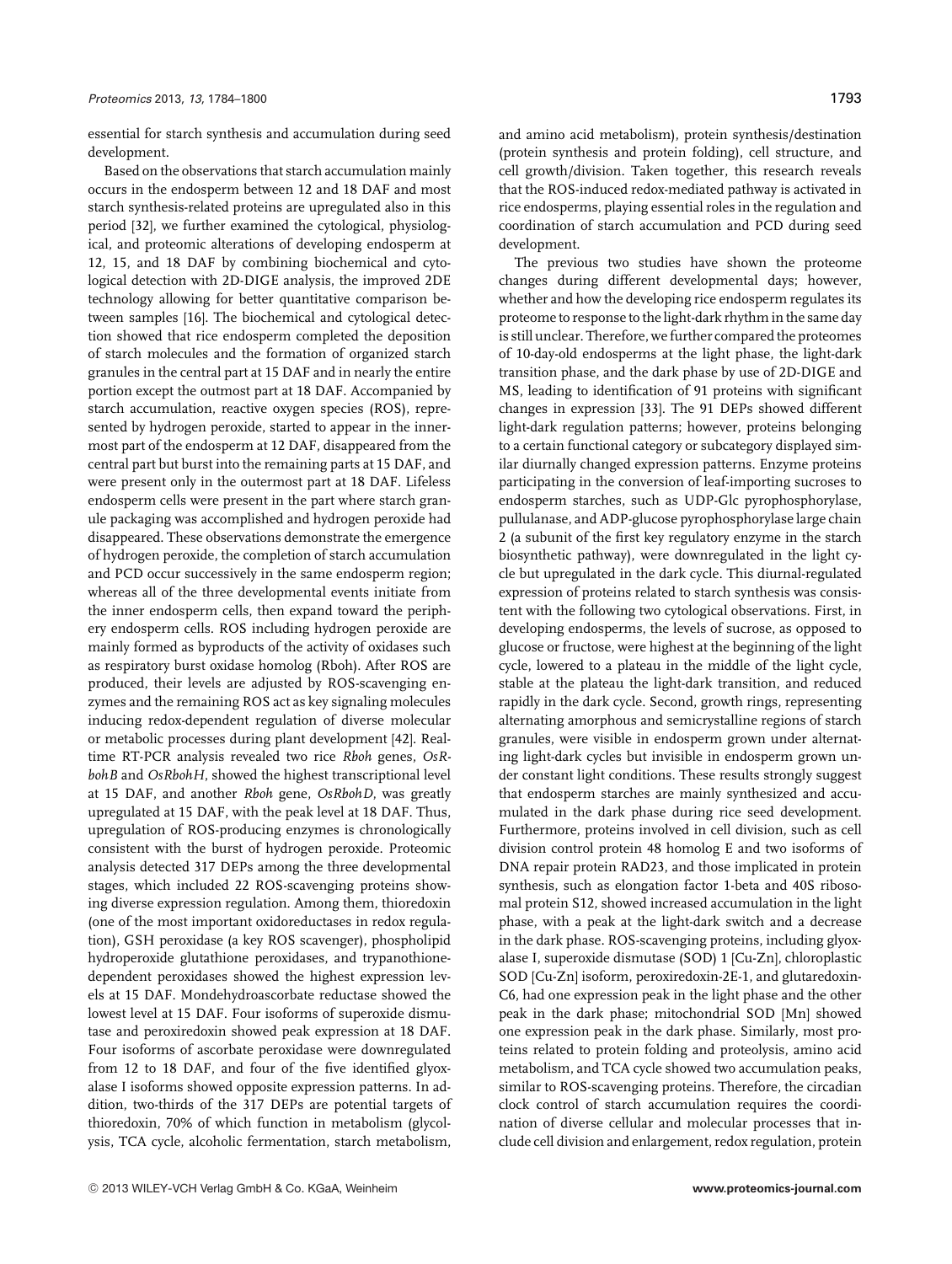synthesis, folding, and proteolysis, TCA cycle, and amino acid metabolism.

In 2012, two groups published their proteomic studies of embryo development. Wang's group analyzed the difference in embryo proteomes among five developmental stages, namely first leaf primordium formation (5 DAF), second and third leaf primordium formation (7 DAF), morphological completion (14 DAF), maturation (21 DAF), and desiccation (30 DAF), resulting in identification of 275 DEPs [28]. Liu's group compared the proteomic profiles of embryos at three developmental phases that approximately correspond to the three middle stages detected by Wang's group, namely the morphologically changing stage (6 DAF) and two morphologically quiescent stages (12 and 18 DAF); and finally they identified 53 protein spots showing difference in expression levels [29]. Analogous to the proteome of endosperms [16], the largest functional categories of the DEPs in the embryo proteome of different developmental stages were metabolism (30.5%) and protein synthesis/destination (17.8%); however, proteins involved in starch synthesis were much less abundant in the embryo than in the endosperm [28], which suggests that the regulation of metabolism and protein synthesis is necessary and essential not only for endosperm growth and starch accumulation but also for embryo development. The changes in expression of different proteins were closely associated with the cellular, molecular, and metabolic events occurring during embryo development [28, 29], similar to the situation in the dynamic proteomes of developing endosperms [16] and whole seeds [32]. The two studies of rice embryos identified most enzymes involved in the glycolytic pathway, which displayed high-level expression at early developmental stages, with a peak at 7 DAF, and decreased levels afterwards [28, 29]. Proteins related to the TCA cycle, such as aconitase, malate dehydrogenase, and succinate dehydrogenase were upregulated until the peak level was attained at 14 DAF and were downregulated at later developmental stages [28]. Moreover, proteins of the above two metabolic pathways were expressed at the lowest level at 30 DAF [28]. This expression pattern of proteins involved in central carbon metabolism (glycolysis and TCA cycle) has also been observed in the proteomic study of rice whole seeds [32], which suggests that high metabolic activity maintained by glycolysis and TCA cycle is important for early embryo and endosperm developmental events such as cell division and differentiation, but reduction in metabolic activity at late developmental stages might be required for embryo maturation and dormancy as well as starch accumulation in the endosperm. Lateembryogenesis-abundant proteins (LEAs), including LEA D-34, LEA group 1, LEA group 3, and LEA domain-containing proteins, showed peak expression at 14 or 21 DAF, which is consistent with their roles in protecting embryo cells against water-deficit stress during seed desiccation [28]. In addition to LEAs, globulin might offer a similar protection function. Liu et al. noted that more than half of the identified differential spots (38 of 53) corresponded to nine rice embryo globulins (REG) or their isoforms with different molecular weight and isoelectric point. Among them, 13 spots were identified as globulin Os03g46100 (REG 100), 11 spots were Os03g57960 (REG 960), and ten spots were Os08g03410 (REG 410) [29]. During rice embryo development from 6 to 18 DAF, the three major globulins, namely REG 100, REG 960, and REG 410, showed an increase in the number of isoforms and most of these isoforms showed upregulated expression [29]. Further investigation demonstrated that globulin isoforms with different molecular weight were deliberately and orderly produced by embryogenesis-controlled proteolysis, and the degraded isoforms were associated with protein complexes during embryo development, although the three major globulins contributed differently to the formation of protein complexes [29]. Thus, these results suggest that the cleaved REG isoforms might protect embryo proteins by formatting protein complexes with protected proteins during embryo maturation and desiccation.

#### **4.2 Proteomic studies of stress response and tolerance in rice seeds**

The development of rice seeds is not only controlled by hereditary but also shaped by environment. Environmental factors such as temperature and water influence the expression of specific proteins, thus affecting the metabolism of carbohydrates and proteins and thereby the yield and quality of rice seeds. The discovery and identification of proteins responding to environmental stresses are the first step toward understanding the relationship between growth environment and seed development, which is notably valuable for yield and quality improvement of rice by biological engineering [43]. Recently, several comparative proteomic investigations have used 2DE combined with MS and bioinformatics to systematically characterize rice seed proteins responsive to abiotic environmental stresses such as high temperature, drought, cold, and high salinity [25, 26, 30].

Through comparing the proteome of developing rice seeds grown under normal environmental conditions (control) and under high temperature conditions, two research groups analyzed the effect of high temperature on seed proteins related to rice grain quality and on those involved in stress response [25, 26]. Lur's group identified 54 DEPs responding to continuous high temperature during seed development [26]. Among them, 21 and 14 proteins were associated with carbohydrate and protein metabolism, respectively, nine proteins were involved in stress response, nine proteins played other diverse roles, and one protein had unknown function (NCBI accession number: AU082974). Zeng's group was more concerned with the different effects resulting from day and night high temperature (DHT and NHT) treatments. They identified 61 proteins differentially expressed in treated seeds as compared with controls, including 23 implicated in carbohydrate metabolism, seven in protein metabolism, ten in stress tolerance, four in signal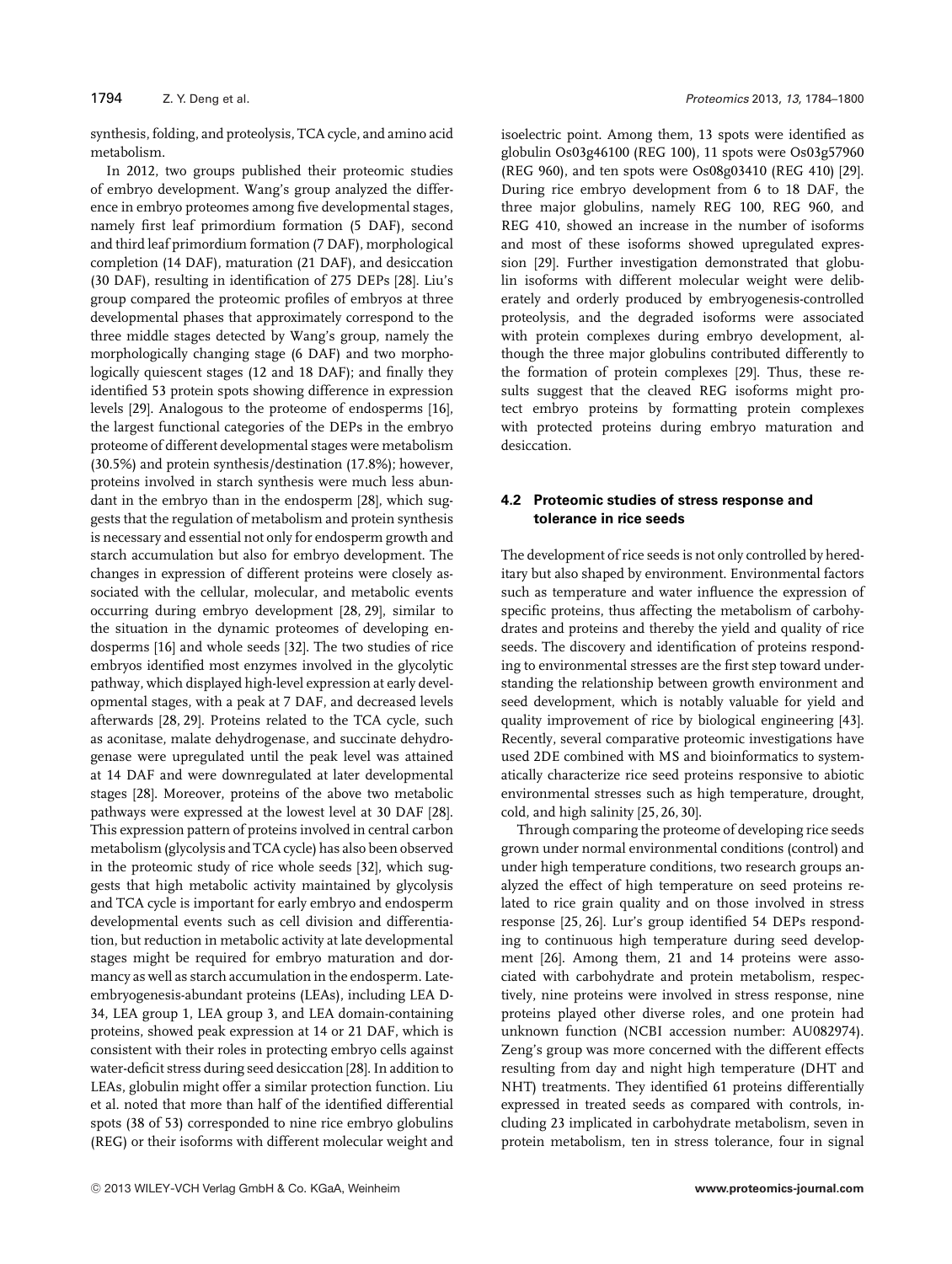transduction, 12 in other cellular processes, and five with unknown function [25]. When the 61 identified proteins were compared between DHT and NHT treatments, nine proteins were less abundant under NHT than DHT at the early stage of seed development (5 DAF) but more abundant at the middle (10 and 15 DAF) or late (20 DAF) stages; seven proteins showed opposite accumulation pattern to these nine proteins; 15 proteins were upregulated under NHT only at 1–3 stages; 18 proteins were downregulated under NHT only at 1 or 2 stages; 12 proteins showed similar expression levels at every stage [25].

Both groups found rice quality-related proteins from the identified DEPs involved in carbohydrate or protein metabolism, providing possible molecular mechanisms for the negative effects of high temperature stress on rice quality. The cooking and taste quality of rice is largely influenced by the ratio of the two types of starch, amylose, and amylopectin. Granule-bound starch synthase (GBSS) and pullulanase (a type of starch-debranching enzyme) are the key enzymes for the biosynthesis of amylose [44] and amylopectin [45], respectively. Six isoforms of GBSS were detected in developing rice seeds, but only the high-molecular-weight isoforms showed an accumulation pattern positively correlated with amylose content, which suggests that these large isoforms are the major enzymes involved in amylose biosynthesis [26]. Under high temperature, GBSS expression was decreased at the translational level instead of the transcriptional level [26]. In contrast, the five pullulanase isoforms in developing rice seeds showed upregulated expression after high temperature treatment for 5, 10, and 15 days, although they differed in their responses to DHT and NHT [25]. The downregulation of GBSS and the upregulation of pullulanase caused by high temperature treatment may lead to reduced amylose content and increased amylopectin content, respectively, in seed starches, thus resulting in poor taste of edible rice endosperms. Furthermore, high temperature suppressed the accumulation of four cytosolic isoforms of pyruvate orthophosphate dikinase B (PPDKB), and three isoforms showed higher repression under DHT than NHT at 5 and 10 DAF, which is consistent with the rice grown under DHT, NHT, and normal conditions displaying orderly decreasing chalkiness in mature seeds [25]. These results, combined with the observation that mutation in one of the PPDKB isoforms caused the formation of endosperms with a white core [46], indicate that high temperature downregulates PPDKB, which in turn leads to seed chalkiness, thus ultimately affecting the appearance quality of rice grain. Besides PPDKB, the functionally unknown protein (AU082974) with 74% GC content in DNA sequence, might also be related to chalkiness induced by high temperature, because this protein was downregulated by high temperature and showed lower abundance in chalky parts than in translucent parts of rice seeds [26]. Moreover, Lur's group revealed that one type of storage protein, glutelin, was phosphorylated and glycosylated during seed development and another type of storage protein, prolamine, showed increased accumulation

under high temperature [26]. These observations provide new insight into factors influencing the nutritional quality of rice grains.

The two studies also identified a number of differentially expressed stress-responsive proteins, most of which were upregulated by high temperature treatment. Examples included HSP 70, 3 low-molecular-weight HSPs, 2-Cys peroxiredoxin, two isoforms of 1-Cys peroxiredoxin, and Cu/Zn superoxide dismutase [25, 26]. Upregulation of these stress-responsive proteins is consistent with their critical roles in protecting seed proteins, nucleic acids, or RNAs against thermal damage. However, several stress-responsive proteins were downregulated or showed complex regulation under high temperature. For instance, DHT and NHT treatments decreased the expression of two glyoxalases I isoforms at 5 and 10 DAF but increased their expression at 15 and 20 DAF [25]. Ascorbate peroxidases displayed lowered accumulation under both NHT and DHT. The expression of thioredoxin H-type was suppressed by DHT but enhanced by NHT. Thus, stress tolerance in rice seeds may be achieved by more complex mechanisms besides upregulation of a few stress-responsive proteins.

In addition to the above two researches, Pagès et al. designed a distinct strategy to study stress tolerance in rice seeds. They compared mature embryo proteomes among three varieties sensitive to stress (drought, salt, and cold) and three tolerant to stress and identified 28 DEPs: 16 implicated in the metabolism of reserve proteins or starches, six in stress defense or tolerance, and six in other cellular processes [30]. Among the 16 proteins involved in reserve metabolism, the glutelin type-B 2 precursor was much more abundant in the embryo proteome of the drought-tolerant variety than in that of the drought-sensitive variety, suggesting this protein might possibly act as a protector against drought stress besides being a type of storage protein. The six stress-defense proteins represented four LEA groups, namely, group 1 (embryonic abundant protein 1), dehydrins (three isoforms of the water-stress inducible protein Rab21, with different isoelectric point), group 3 (a putative embryonic abundant protein similar to AtLEA3–1), and group 7 (a putative LEA similar to AtLEA7– 1). The accumulation of the six LEA proteins was highly variable among the six rice varieties, not matching the expected results that stress-defense proteins should show consistent upregulation in the stress-tolerant varieties as compared with the stress-sensitive ones. However, the three identified Rab21 isoforms as well as the other four Rab21 isoforms visible on the 2DE gels were less phosphorylated in the stress-tolerant varieties than in the sensitive ones. In addition, the embryo proteomes of the three stress-tolerant varieties contained an unphosphorylated Rad21 isoform with an approximate isoelectric point (p*I*) of 6.8, which was invisible on the 2DE gels but detected by Western blot analysis. These results clearly indicate that posttranslational modification such as phosphorylation, rather than regulation of gene expression at the translational level, may contribute more to stress tolerance in rice seeds.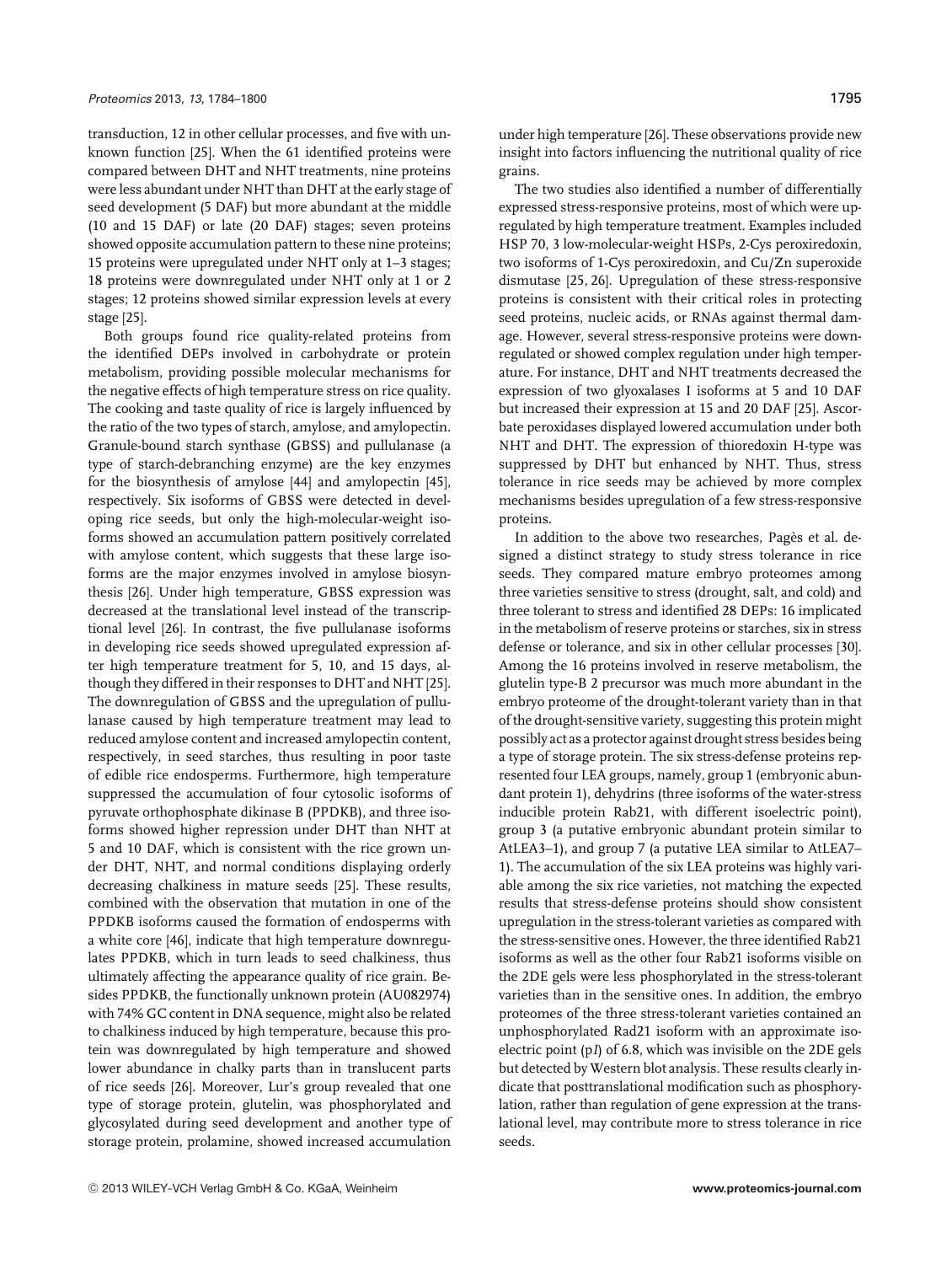#### **4.3 Proteomic studies of rice seed mutants**

Comparison of proteome between WT and genetic mutants is an alternative and powerful strategy for screening proteins affected by gene mutations. Komatsu et al. applied 2DE to analyze differences in seed proteomes between the WT and rice *dwarf1* (*d1*) mutants, which showed multifaceted phenotypes (including dwarfism, small and round seeds, and dark green leaves) caused by mutations in the  $\alpha$  subunit of a heterotrimeric G protein [27]. Compared to WT, the *d1* mutants exhibited no significant differences in the endosperm proteome. However, seven embryo proteins, namely 1 rice receptor for activated C-kinase (RACK) and 6 rice embryo globulin-2s (REG2s), showed reduced expression. In the WT, RACK and the 6 REG2 proteins were accumulated during embryo development and maturation. RACK initiated its degradation from the early stage of seed maturation and REG2s began to degrade until seed germination. Reduction in level of RACK and REG2s in the *d1* mutant occurred throughout seed maturation and even during seed germination. Treatment with abscisic acid during seed germination increased the protein level of RACK in WT rather than the *d1* mutant. These results show the linkage between the G-protein subunit and its mutation-affected proteins (RACK and REG2s) and suggest that these proteins are involved in embryo development. This study demonstrates that through comparing seed proteomes between WT and mutants defective in seed phenotypes, comparative proteomics can become an effective approach for identification of new proteins associated with certain molecular pathways in seed development.

#### **4.4 Subproteomic studies of mature and developing rice seeds**

Subproteomics focuses on investigating proteomes from a certain tissue or organelle (spatial subproteome) or a subset of proteins with specific structural or functional properties (functional subproteome) [47]. Subproteomic analysis involves specific fractionation and enrichment procedures before or during protein extraction [47], thus enabling proteomic identification of low abundance but often biologically important proteins. Over the past decade, subproteomics has been increasingly used to address biological questions in seed development; however, related studies of rice seeds are limited because of the challenges in establishing respective and effective purification and enrichment methods for different samples and applications, as well as the difficulties in removing the interference of highly abundant storage starches and proteins. In this section, we review recent progress in rice seed subproteomics, including one study of nuclear proteins in developing seeds [35] and three studies of RBPs, one in mature dry seeds [36] and the other two in developing seeds [37, 38].

Genetic and molecular studies have shown that nuclear proteins such as OsCCS52A [48], Orysa; KRP3 [49], gw5 [50], MEA/FIS1, FIS2, and FIE/FIS3 [51] play important roles in endoreduplication, syncytium, cell division, and epigenetic regulation during rice embryo and endosperm development. Therefore, cataloguing nuclear proteins and establishing their posttranslational modification map in developing seeds are highly useful for elucidating mechanisms underlying the molecular regulation of seed development. A major challenge for nuclear subproteome study in rice seeds is to deplete highly abundant starches and storage proteins. Peng et al. removed most starch granules and SSPs from nuclear protein extracts of developing rice seeds simply by cotton filtration and gel excision and recovered the remaining proteins by phenol extraction (detailed in Section 3.1) [35]. Through this nuclei purification, and nuclear protein enrichment and recovery procedure, they identified 468 proteins, including 220 nuclear-localized proteins, from the recovered nuclear fractions. In contrast, only 28 proteins, including 24 storage proteins, were identified from the total protein extracts of rice seeds at the same developmental stage. The 220 nuclearlocalized proteins contained not only chromosome structural proteins (e.g. all the 24 histones and their variants) but also low-abundance nuclear proteins such as X1, X2, bZIP, and bHLH transcription factors. These nuclear proteins might be involved in various biological processes important for seed development such as DNA metabolism (29.4%), protein metabolism (19.3%), transcription (19%), cell organization, and biogenesis (15.2%), cell death (0.5%), and cell cycle (0.5%). This nuclear proteome of developing rice seeds also contained 208 hypothetical proteins, among which 86 had nuclear localization signals, which indicates a large number of unknown knowledge about nuclear proteins involved in seed development. In addition, Peng et al. analyzed the MS/MS mass spectral data with Bioworks software to characterize arginine and lysine methylation and acetylation of these seed nuclear proteins and found higher than expected frequency of modification. In all, 59 proteins contained acetylated amino acids and 40 had methylated residues. Among them, two proteins (Brittle-1 protein and Glutelin type-A 3 precursor) were both acetylated and methylated. In this subproteomic study, Peng's group provided the global characterization of nuclear proteins implicated in rice seed development and gave new information about the posttranslational methylation and acetylation modification of these seed nuclear proteins, thus offering many new targets for genetic and molecular studies in seed development and its regulation.

RBPs are a large class of nucleic acid-binding proteins that have one or more RNA-binding domains such as the widely spreading RNA recognition motif (RRM) and the Khomology (KH) domain [52]. Extensive studies in yeast and metazoans have demonstrated that RBPs perform diverse molecular functions in all aspects of RNA metabolism, including RNA exportation from the nucleus to the cytoplasm, mRNA expression and regulation events that occur in the nucleus (e.g. transcription, splicing, and polyadenylation) or in the cytoplasm (e.g. localization, storage, translation, and degradation) [52]. Due to the absence of plant derived in vitro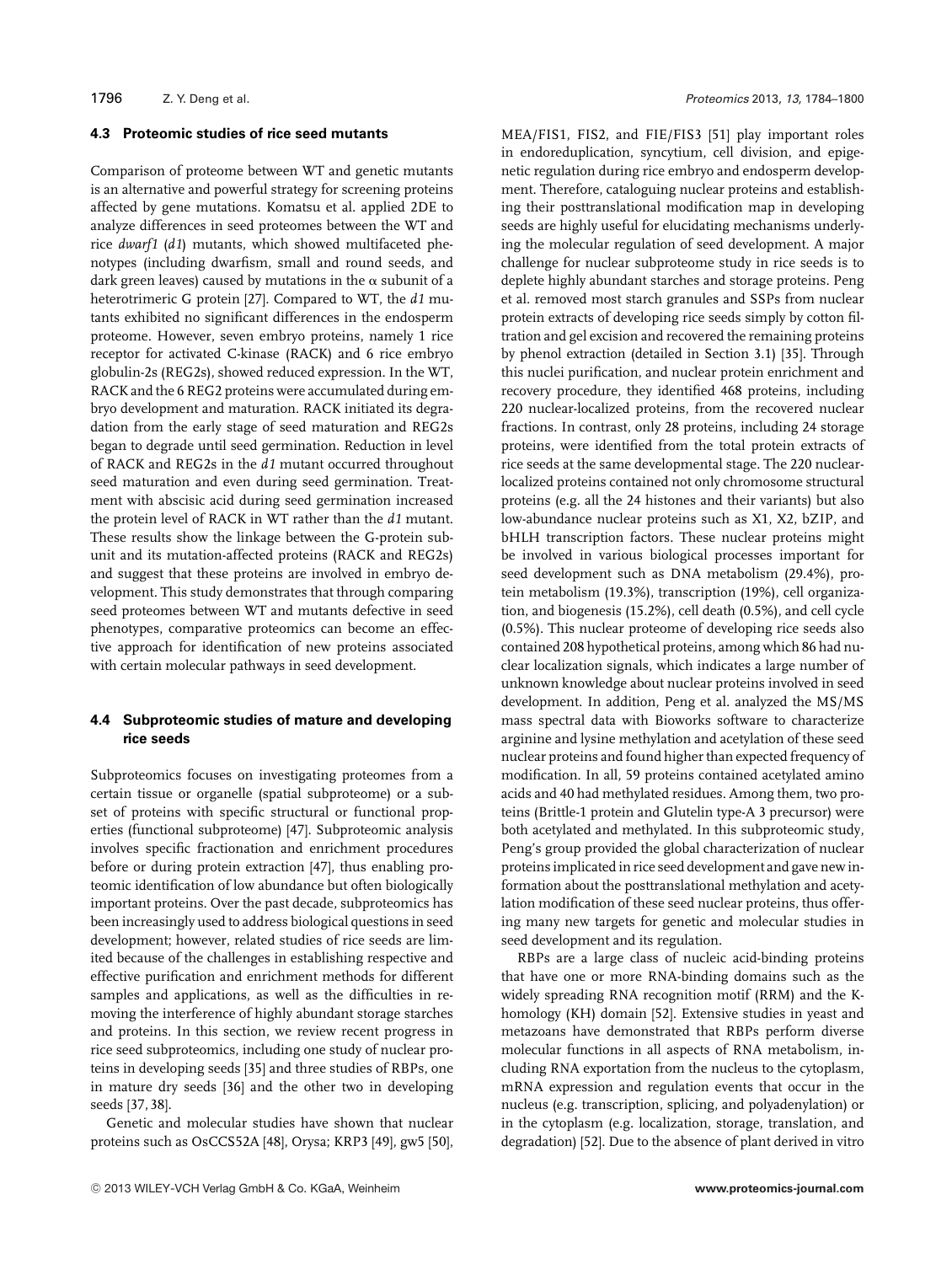experimental systems for studying RNA metabolism [52] as well as the presence of numerous plant-specific RBPs lacking yeast and animal homologues, considerably less information has been accumulated on plant RBPs, especially those involved in seed development and maturation. However, the nucleic acid-binding activity of RBPs facilitates the purification and enrichment of RBPs from crude protein extracts, which led to the identification of 11 RBPs in mature rice seeds [36] and 257 RBPs in developing rice seeds [37–39] through proteomic approaches.

Using one-step affinity chromatography with denatured ssDNA cellulose column after extraction of total proteins from mature and dry rice seeds, Kanekatsu et al. effectively removed high-abundance storage proteins and obtained an ssDNA-binding fraction [36]. Although the protein recovery yield was low by use of this affinity purification method and only 18 proteins were identified from the ssDNA-binding fraction after 2DE separation and MS analysis, 11 of the identified proteins were RBPs, including one glycine-rich protein, three ribosomal proteins, three proteins with RRM, and four proteins with KH domains. By comparing the quantity of the 18 ssDNA-binding proteins in dry seeds and geminated seeds, the authors found that during seed germination, the three RRM-containing RBPs, the glycine-rich RBP and the two non-RBPs with ssDNA-binding motifs showed greatly reduced expression, whereas the three KH domain-containing RBPs showed almost no change in expression. Inhibition of seed germination by abscisic acid or cold treatment suppressed the downregulated expression of the three RRM RBPs and the glycine-rich RBP rather than the two non-RBPs. Therefore, seed germination was accompanied by the degradation of the RRM-containing RBPs and the glycine-rich RBP, which suggests that these RBPs may stabilize long-lived mRNAs stored in mature dry rice seeds for rapid protein synthesis at the beginning of seed germination.

In addition to the above investigation on mature seed RBPs, Okita's group has conducted a large amount of research on RBPs implicated in RNA sorting within the cytoplasm during rice seed development. Through genetic, cytological, and molecular approaches, the group found that RBPs in developing rice seeds, such as OsTudor-SN [53, 54], can recognize and bind the cis-acting localization elements (or zipcodes) within the mRNA sequence of storage proteins, forming large macromolecular complexes. These protein-RNA complexes are transported from the nucleus to the cytoplasm along the cell cytoskeleton and then are targeted and anchored properly to the cortical ER where storage proteins are synthesized. These findings demonstrate RBPs participate in regulating the biosynthesis of storage proteins during seed development, by controlling multiple molecular events occurring during mRNA transportation and localization to the ER. However, considering that mRNA sorting is a multistep process and the two major types of rice SSPs, namely, glutelins and prolamines, are localized to distinct ER subdomains, a large number of RBPs should be involved besides the few identified ones. To identify RBPs involved in mRNA

transportation and localization during seed development, Okita et al. first searched for proteins able to bind cytoskeleton as well as nucleic acids in developing rice seeds by combining poly(U)-sepharose affinity purification with 2DE and MS, resulting in the identification of 148 putative cytosolic RBPs (see details in Section 3.1) [37]. The 148 proteins included the known RBPs involved in storage protein RNA sorting, such as OsTudor-SN, and 20 RNA-binding domain-containing proteins (i.e. nucleolar protein NOP5 and DEAD box RNA helicase [also identified in the nuclear subproteomic study], KH domain-containing protein LOC\_Os02g57640 [also identified in the rice dry seed RBP study] and 17 newly identified proteins) that are the most probable RBP candidates for involvement in RNA metabolism. Other proteins were speculated to play roles mainly in protein translation (38 proteins), protein processing, turnover, and transport (23 proteins), cell structure and energy production (15 proteins), signaling and stress response (16 proteins), carbohydrate or lipid metabolism (22 proteins) and other processes.

To further identify RBPs involved in transportation and localization of prolamine mRNAs, Okita et al utilized the zipcode sequence in the prolamine 5'CDS region to capture proteins bound with prolamine mRNAs from the cytoskeletonenriched fractions of developing rice seeds [38]. A highly charged polyanionic molecule, heparin, was added in all capture experiments at a high concentration to prevent nonspecific binding. Via this purification procedure, 18 distinct proteins were identified after 1DE separation and LC– MS/MS analysis. Among them, 15 proteins, which included three members of the heterogeneous nuclear ribonucleoprotein family (hnRNPs, NCBI accession number: AK105751, AK059225, AK100904), bound specifically to the prolamine zipcode sequence. The remaining three proteins had general RNA-binding activities, as shown by their association with both the 5'CDS zipcode sequence and the control RNA sequence present in the nonzipcode region of the prolamine open reading frame. Further molecular analysis provided strong evidence that one of the three hnRNPs, namely AK105751, may be involved in prolamine and glutelin mRNA exportation from the nucleus and subsequent localization to the ER, because this hnRNP (i) can bind with prolamine and glutelin mRNA in vivo, (ii) had a protein expression pattern similar to that of prolamine and glutelin, and (iii) localized not only in the nucleus but also on the cisternal ER membranes and cell cytoskeleton. Furthermore, because of the observation that heparin inhibited the binding of OsTudor-SN (the characterized prolamine and glutelin RBP) to its target RNAs, the prolamine zipcode capture assays were also performed without heparin, which revealed 132 putative prolamine RBPs [38, 39]. Among them, 77 proteins were newly identified RBP candidates, except for the 12 proteins found in the stringent prolamine zipcode capture experiment and the 43 proteins obtained by poly(U) sepharose affinity purification [39]. In conclusion, Okita's group obtained 148 cytoskeleton-associated RBPs and 138 cytoskeleton-associated prolamine mRNA-binding proteins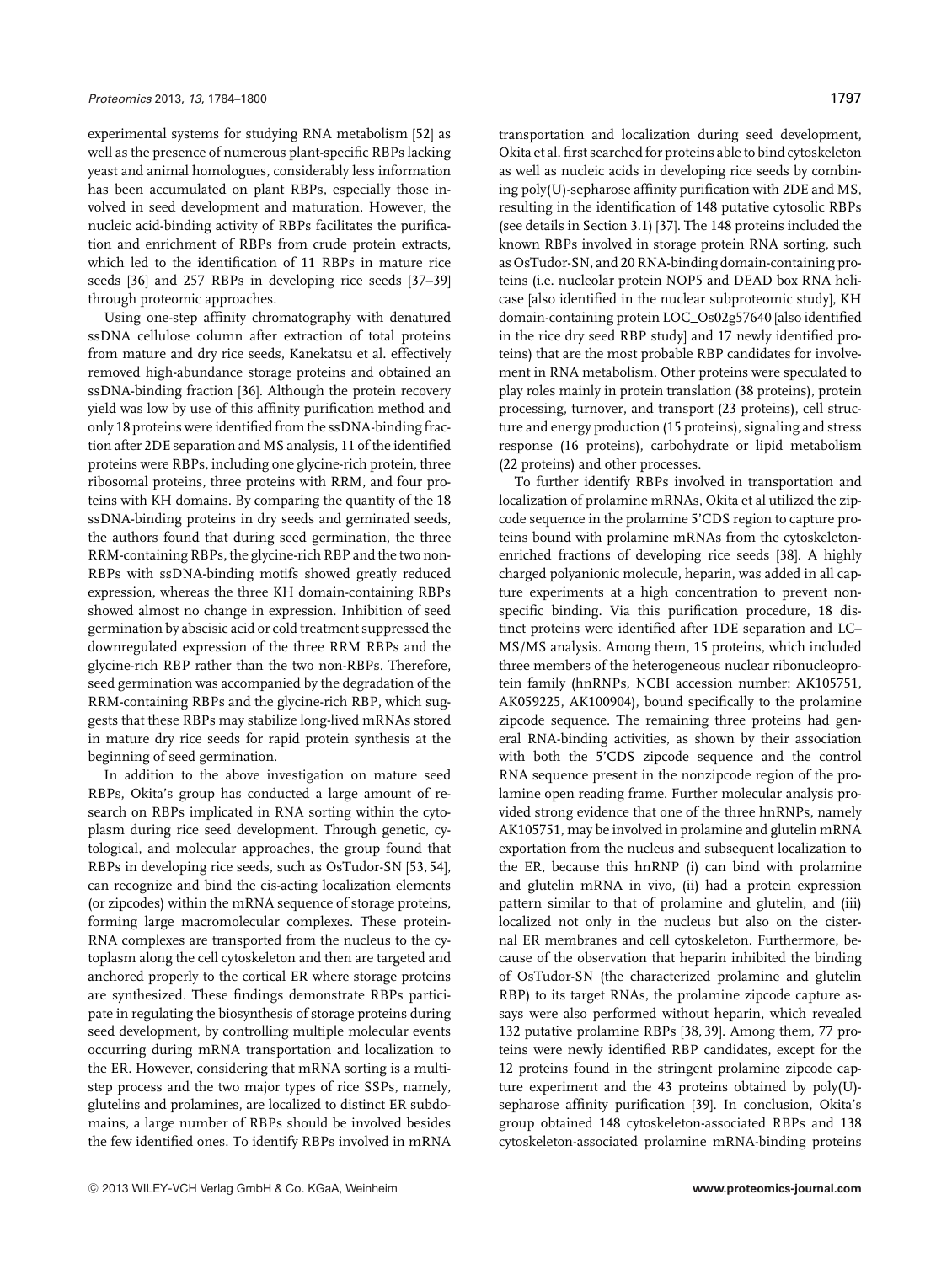from developing rice seeds through isolation with affinity chromatography followed by identification with proteomic approaches. They have documented these RBPs and a variety of related information in the RiceRBP website [\(http://www.](http://www.bioinformatics2.wsu.edu/RiceRBP) [bioinformatics2. wsu. edu/RiceRBP\)](http://www.bioinformatics2.wsu.edu/RiceRBP), which provides an elaborate and comprehensive database of RBPs accessible to the public [55].

# **5 Concluding remarks**

In the past decade, proteomic studies have provided many new and detailed insights into the mechanisms of metabolic and molecular control during embryo and endosperm development in rice, mostly via combination of protein fractionation, 2DE separation and MS-based identification. Global comparison of proteome changes among different seed developmental stages results in revealing new aspects of the regulation mechanisms underlying seed development. Although genome-wide transcriptional analysis of developing rice seeds have demonstrated the coordinate regulation of expression of genes associated with seed growth and reserve accumulation during seed development [56], there remain significant gaps in our understanding of this coordination. At present, large-scale analysis of proteome changes associated with rice seed development show that: (i) endosperm growth, embryogenesis, and starch accumulation involve the coordination of various metabolic, molecular, and cellular processes, including the switch from central carbon metabolism to alcoholic fermentation, ROS-induced redox regulation of PCD, diurnal light-dark control of starch accumulation and cell growth; (ii) the expression pattern of proteins involved in specific metabolic, molecular, or cellular processes is relatively consistent during embryo and endosperm development, which is highly coordinated with the timing and sequence of seed developmental events (Tables 2 and 3). Comparing seed proteomes between stress-treated and -untreated rice or between stress-tolerant and -sensitive rice varieties provides new information about the proteins and mechanisms related to the effects of environmental stimulus on rice quality and those related to stress response and tolerance. Molecular studies have shown that the reduction of rice taste quality by high temperature might result from modification of the starch structure by the expressional regulation of enzymes related to starch synthesis, such as GBSS [57]. Proteomic studies further reveal that although these starch synthesis-related enzymes may have several isoforms, some but not all are involved in high temperature-induced reduction of rice grain quality. For example, six isoforms of GBSS are present in the proteome of developing rice seeds, but only the high-molecular-weight isoforms of GBSS are downregulated by high temperature. Stress-responsive proteins such as HSPs and LEAs are known to play protective roles under environmental stresses, and upregulation of their expression is an important mechanism for stress tolerance in plants [43]. Comparison of embryo proteomes in stress-tolerant and -

sensitive rice varieties offers new and direct evidence that stress tolerance in rice seeds can result from not only upregulation but also posttranslational modification (e.g. phosphorylation) of stress-responsive proteins. When 2DE is used as a tool to compare WT and mutant proteomes or to analyze spatial and functional subproteomes, proteomics can reveal novel proteins involved in certain molecular and/or cellular processes, which helps resolve complex biological questions related to rice seed development. The typical example of proteomic comparison between WT and mutants is the analysis of differences between WT and *d1* seed proteomes, which led to the identification of seven new proteins (i.e. RACK and six REG2s) involved in G-protein-mediated pathways during embryo development. The localization and functional domain of a protein are closely related to its function. Identification and functional analysis of proteins with specific localization or domains can provide much information for understanding the molecular mechanisms involved in seed development. Compared with the low-efficient single-protein study by genetic and molecular approaches, proteomics provides a possible strategy for large-scale identification and analysis of proteins containing specific functional domains or proteins located in specific tissues, organelles, or regions of rice seeds. However, these proteins are often accumulated at lower levels in rice seeds, causing them invisible in 2DE gels if crude protein extracts are used. Innovative improvement in protein fractionation and sample preparation has led to the isolation and identification of low-abundance seed proteins, including 220 nuclear-localized proteins and 268 proteins containing RNA-binding domains, offering a large number of candidate proteins that may play specific and important roles in rice seed development.

In the near future, the proteomic study of rice seed development will become more exciting with the technological and knowledge advances. The extensive use of the advanced proteomic technologies such as DIGE and iTRAQ 2D-LC-MS/MS and the improvement in technologies themselves will offer increased accuracy and sensitivity in protein identification and quantification. Further improvement in protein fractionation and purification techniques for subproteomic studies will result in the large-scale identification of more low abundance but biologically important proteins. MALDIimaging MS, an emerging technique enabling MS imaging of biological molecules in plant tissue sections [58,59], can be used to analyze the spatial distribution patterns of metabolites and proteins in developing rice seeds. The application of MALDI-imaging MS will lead to the identification of protein markers expressed specifically in certain organs, cell types, or regions of rice seeds at certain developmental stages, as well as provide new insights into the metabolic and regulatory networks in seed development. Combining proteomic tools with genetic, biochemical, cytological, and molecular approaches will allow us to obtain biologically relevant answers regarding the control mechanisms of embryo and endosperm development in rice. Benefiting from these advances, proteomics will predictably improve and update our knowledge of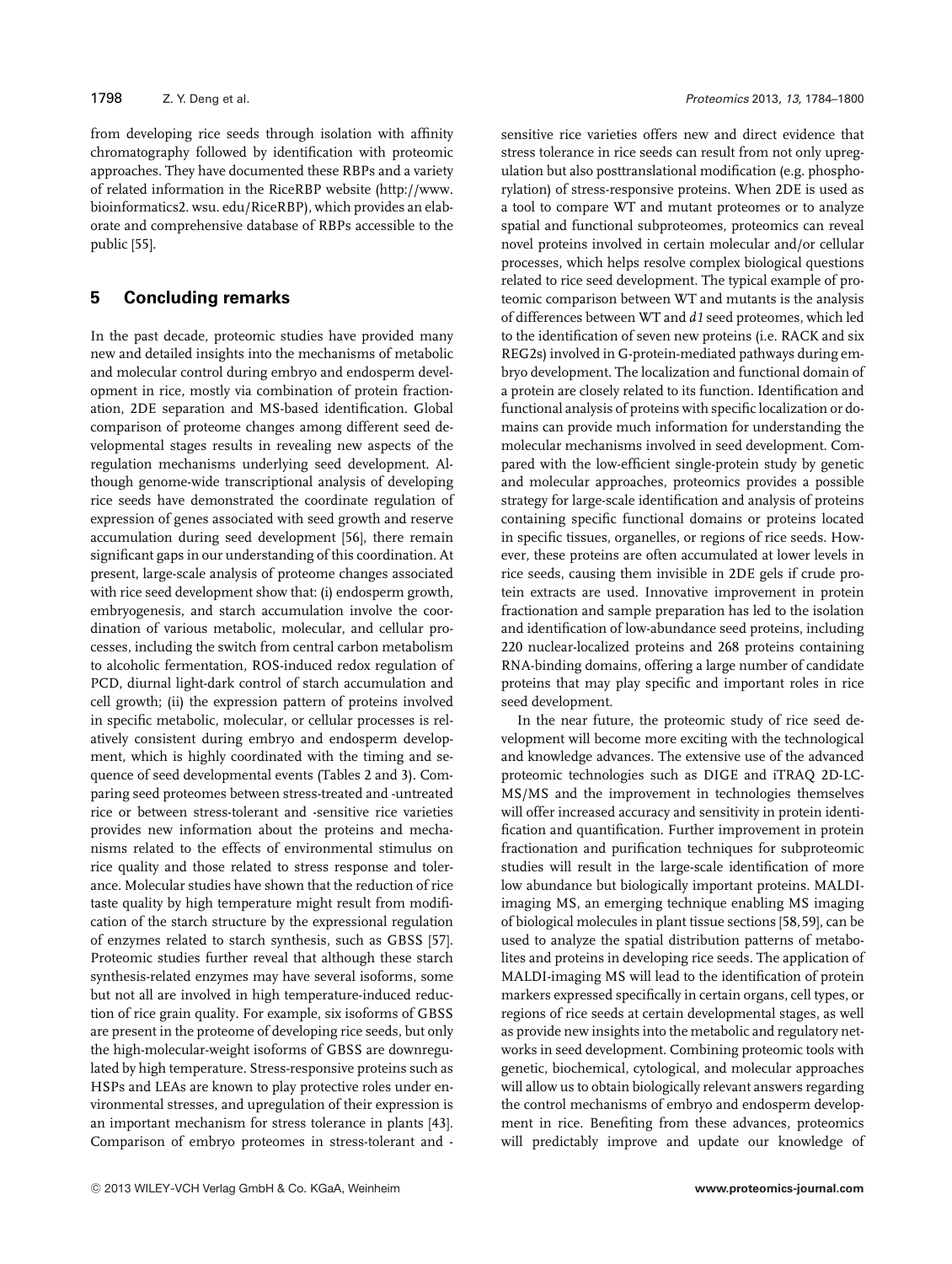mechanisms underlying rice seed development and its regulation, providing helpful information for molecular breeding and improvement of quality, yield, and stress tolerance in rice and other cereals.

*This work was supported by grants from the National Science Foundation of China (grant no. 31000694) and the Chinese Ministry of Science and Technology (grant no. 2012CB910504 and 2011CB100202).*

*The authors have declared no conflict of interest.*

# **6 References**

- [1] Khush, G. S., What it will take to feed 5.0 billion rice consumers in 2030. *Plant Mol. Biol.* 2005, *59*, 1–6.
- [2] Itoh, J.-I., Nonomura, K.-I., Ikeda, K., Yamaki, S. et al., Rice plant development: from zygote to spikelet. *Plant Cell Physiol.* 2005, *46*, 23–47.
- [3] Sato, Y., Hong, S. K., Tagiri, A., Kitano, H. et al., A rice homeobox gene, OSH1, is expressed before organ differentiation in a specific region during early embryogenesis. *Proc. Natl. Acad. Sci. USA* 1996, *93*, 8117–8122.
- [4] Cooper, B., Clarke, J. D., Budworth, P., Kreps, J. et al., A network of rice genes associated with stress response and seed development. *Proc. Natl. Acad. Sci. USA* 2003, *100*, 4945–4950.
- [5] Peck, S. C., Update on proteomics in Arabidopsis. Where do we go from here? *Plant Physiol.* 2005, *138*, 591–599.
- [6] Sabelli, P. A., Larkins, B. A., The development of endosperm in grasses. *Plant Physiol.* 2009, *149*, 14–26.
- [7] Hoshikawa, K., Studies on the development of endosperm in rice: 1. process of endosperm tissue formation. *Jpn. J. Crop Sci.* 1967, *36*, 151–161.
- [8] Kitano, H., Tamura, Y., Satoh, H., Nagato, Y., Hierarchical regulation of organ differentiation during embryogenesis in rice. *Plant J.* 1993, *3*, 607–610.
- [9] Yoshida, K. T., Wada, T., Koyama, H., Mizobuchi-Fukuoka, R., Naito, S., Temporal and spatial patterns of accumulation of the transcript of myo-inositol-1-phosphate synthase and phytin-containing particles during seed development in rice. *Plant Physiol.* 1999, *119*, 65–72.
- [10] Ramachandran, C., Raghavan, V., Changes in nuclear DNA content of endosperm cells during grain development in rice (*Oryza sativa*). *Ann. Bot.* 1989, *64*, 459–468.
- [11] Ishimaru, T., Matsuda, T., Ohsugi, R., Yamagishi, T., Morphological development of rice caryopses located at the different positions in a panicle from early to middle stage of grain filling. *Funct. Plant Biol.* 2003, *30*, 1139–1149.
- [12] Hoshikawa, K., Studies on the development of endosperm in rice: 4. differentiation and development of the aleuron layer. *Jpn. J. Crop Sci.* 1967, *36*, 216–220.
- [13] Hoshikawa, K., Studies on the development of endosperm in rice: 2. process of endosperm tissue formation with special reference to the enlargement of cells. *Jpn. J. Crop Sci.* 1967, *36*, 203–209.
- [14] Hoshikawa, K., Studies on the development of endosperm in rice: 10. electron microscopic studies on the development of starch granules in the endosperm cells. *Jpn. J. Crop Sci.* 1968, *37*, 97–106.
- [15] Hoshikawa, K., Studies on the development of endosperm in rice: 11. development of starch granules in endosperm tissue. *Jpn. J. Crop Sci.* 1968, *37*, 207–216.
- [16] Xu, S. B., Yu, H. T., Yan, L. F., Wang, T., Integrated proteomic and cytological study of rice endosperms at the storage phase. *J. Proteome Res.* 2010, *9*, 4906–4918.
- [17] Rakwal, R., Agrawal, G. K., Rice proteomics: current status and future perspectives. *Electrophoresis* 2003, *24*, 3378– 3389.
- [18] Agrawal, G. K., Jwa, N. S., Iwahashi, Y., Yonekura, M. et al., Rejuvenating rice proteomics: facts, challenges, and visions. *Proteomics* 2006, *6*, 5549–5576.
- [19] Agrawal, G. K., Rakwal, R., Rice proteomics: a cornerstone for cereal food crop proteomes. *Mass Spectrom. Rev.* 2006, *25*, 1–53.
- [20] Agrawal, G. K., Jwa, N. S., Rakwal, R., Rice proteomics: ending phase I and the beginning of phase II. *Proteomics* 2009, *9*, 935–963.
- [21] Krishnan, H. B., White, J. A., Morphometric analysis of rice seed protein bodies: implication for a significant contribution of prolamine to the total protein content of rice endosperm. *Plant Physiol.* 1995, *109*, 1491–1495.
- [22] Villareal, R. M., Juliano, B. O., Properties of glutelin from mature and developing rice grain. *Phytochemistry* 1978, *17*, 177–182.
- [23] Houston, D. F., Iwasaki, T., Mohammad, A., Chen, L., Radial distribution of protein by solubility classes in the milled rice kernel. *J. Agric. Food Chem.* 1968, *16*, 720–724.
- [24] Yamagata, H., Sugimoto, T., Tanaka, K., Kasai, Z., Biosynthesis of storage proteins in developing rice seeds. *Plant Physiol.* 1982, *70*, 1094–1100.
- [25] Li, H., Chen, Z., Hu, M., Wang, Z. et al., Different effects of night versus day high temperature on rice quality and accumulation profiling of rice grain proteins during grain filling. *Plant Cell Rep.* 2011, *30*, 1641–1659.
- [26] Lin, S.-K., Chang, M.-C., Tsai, Y.-G., Lur, H.-S., Proteomic analysis of the expression of proteins related to rice quality during caryopsis development and the effect of high temperature on expression. *Proteomics* 2005, *5*, 2140–2156.
- [27] Komatsu, S., Abbasi, F., Kobori, E., Fujisawa, Y. et al., Proteomic analysis of rice embryo: an approach for investigating Gα protein-regulated proteins. *Proteomics* 2005, 5, 3932-3941.
- [28] Xu, H., Zhang, W., Gao, Y., Zhao, Y. et al., Proteomic analysis of embryo development in rice (*Oryza sativa*). *Planta* 2012, *235*, 687–701.
- [29] Zi, J., Zhang, J., Wang, Q., Lin, L. et al., Proteomics study of rice embryogenesis: discovery of the embryogenesisdependent globulins. *Electrophoresis* 2012, *33*, 1129–1138.
- [30] Farinha, A. P., Irar, S., de Oliveira, E., Oliveira, M. M., Pagès, M., Novel clues on abiotic stress tolerance emerge from embryo proteome analyses of rice varieties with contrasting stress adaptation. *Proteomics* 2011, *11*, 2389–2405.